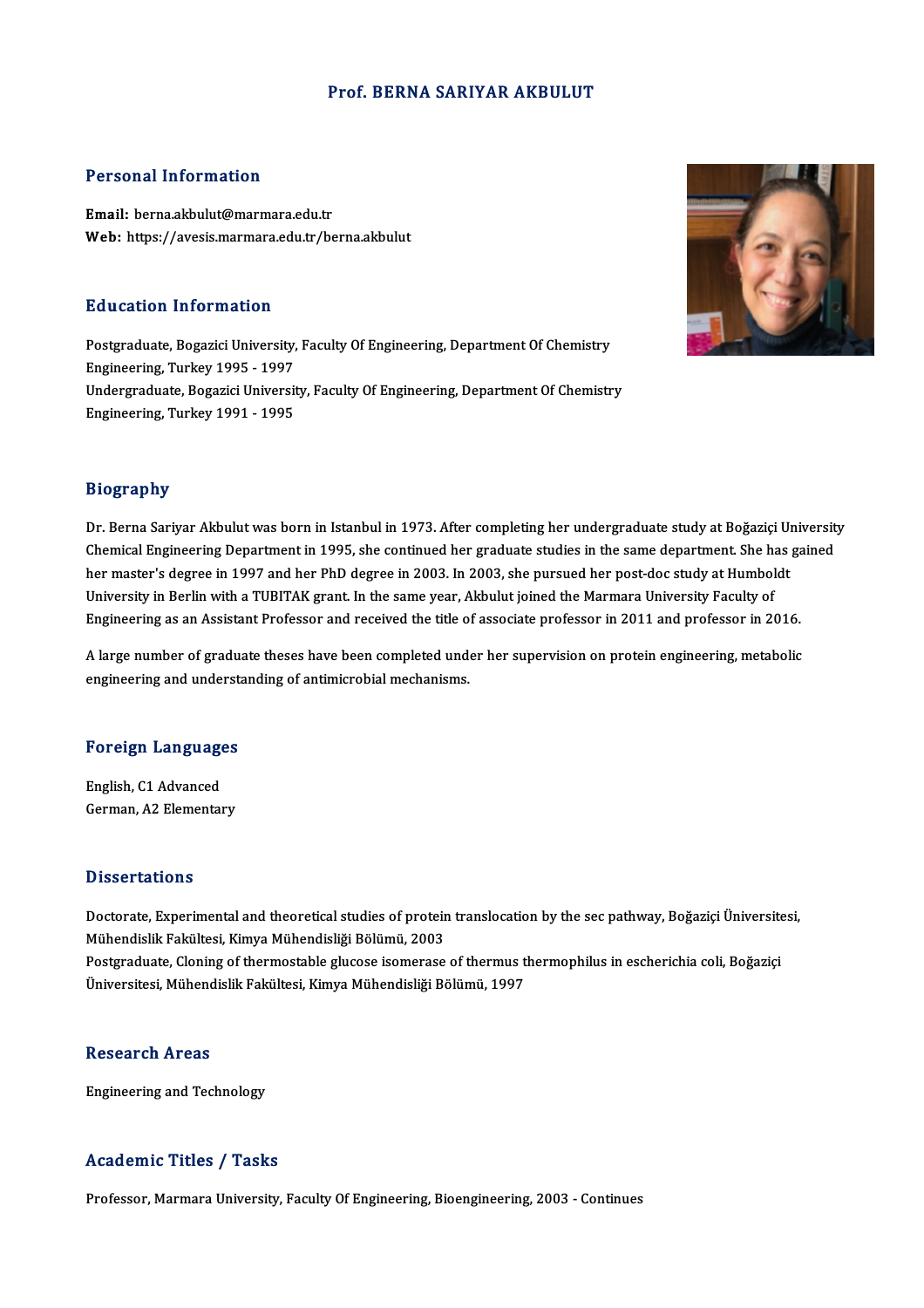#### Courses

Courses<br>Biochemistry for Bioengineers I, Undergraduate, 2019 - 2020<br>Metabelis engineering, Desterate, 2019, 2020 Sourbes<br>Biochemistry for Bioengineers I, Undergraduat<br>Metabolic engineering, Doctorate, 2019 - 2020<br>Biochemistry for bioengineers II, Undergraduat Biochemistry for Bioengineers I, Undergraduate, 2019 - 2020<br>Metabolic engineering, Doctorate, 2019 - 2020<br>Biochemistry for bioengineers II, Undergraduate, 2018 - 2019<br>Pretein interactions, Postareduate, 2018 - 2019 Metabolic engineering, Doctorate, 2019 - 2020<br>Biochemistry for bioengineers II, Undergraduate<br>Protein interactions, Postgraduate, 2018 - 2019 Protein interactions, Postgraduate, 2018 - 2019<br>Advising Theses

Advising Theses<br>Sarıyar Akbulut B., Çoklu İlaç Dirençliliği Sağlayan Dışa Atım Pompalarının İnhibisyonları Üzerine Hesapsal Çalışma,<br>Postaraduata D.SENTÜRK(Student), 2019 raa viering viroooo<br>Sariyar Akbulut B., Çoklu İlaç Dirençliliği Sa<br>Postgraduate, D.ŞENTÜRK(Student), 2019<br>SARIYAR AKRULUT B., Evaluation of thumo Sarıyar Akbulut B., Çoklu İlaç Dirençliliği Sağlayan Dışa Atım Pompalarının İnhibisyonları Üzerine Hesapsal Çalış<br>Postgraduate, D.ŞENTÜRK(Student), 2019<br>SARIYAR AKBULUT B., Evaluation of thymol and carvacrol as efflux pump

Postgraduate, D.ŞENTÜRK(Student), 2019<br>SARIYAR AKBULUT B., Evaluation of thymol and carvacrol as efflux pumps inhibitors in staphylococcus aureus,<br>Postgraduate, C.Selin(Student), 2019 SARIYAR AKBULUT B., Evaluation of thymol and carvacrol as efflux pumps inhibitors in staphylococcus aureus,<br>Postgraduate, C.Selin(Student), 2019<br>SARIYAR AKBULUT B., ÖZBEK SARICA P., Computational study on the inhibition mu

Postgraduate, C.Selin(Student), 2019<br>SARIYAR AKBULUT B., ÖZBEK SARICA P.,<br>Postgraduate, D.Şentürk(Student), 2019<br>Sarurar Althulut B. Bistransformation stu SARIYAR AKBULUT B., ÖZBEK SARICA P., Computational study on the inhibition multidrug resistance efflux pur<br>Postgraduate, D.Şentürk(Student), 2019<br>Sarıyar Akbulut B., Biotransformation studies with Curvularia lunata, Postgr

Postgraduate, D.Şentürk(Student), 2019<br>Sarıyar Akbulut B., Biotransformation studies with Curvularia lunata, Postgraduate, D.YILMAZ(Student), 2019<br>Sarıyar Akbulut B., Investigation of aporphine alkaloids for their antimicr Sariya<br>Sariya<br>2018 Sarıyar Akbulut B., Investigation of aporphine alkaloids for their antimicrobial activities, Doctorate, F.GİZEM(Student),<br>2018<br>Sarıyar Akbulut B., Understanding alkaliphilic adaptation of Bacillus marmarensis sp. nov. usin

2018<br>Sarıyar Akbulut B., Uno<br>F.ECE(Student), 2017<br>SARIYAR A*V*RIILLIT B Sarıyar Akbulut B., Understanding alkaliphilic adaptation of Bacillus marmarensis sp. nov. using omic tools, P<br>F.ECE(Student), 2017<br>SARIYAR AKBULUT B., Drug design against antimicrobial resistance, Postgraduate, K.BETÜL(St

F.ECE(Student), 2017<br>SARIYAR AKBULUT B., Drug design against antimicrobial resistance, Postgraduate, K.BETÜL(Student), 2016<br>SARIYAR AKBULUT B., Bacterial uptake of antimicrobial peptides, Postgraduate, D.IRVALI(Student), 2 SARIYAR AKBULUT B., Drug design against antimicrobial resistance, Postgraduate, K.BETÜL(Student), 2016<br>SARIYAR AKBULUT B., Bacterial uptake of antimicrobial peptides, Postgraduate, D.IRVALI(Student), 2016<br>Sarıyar Akbulut B

SARIYAR AKBULUT B., Bacterial uptake of a<br>Sarıyar Akbulut B., MERTOĞLU B., Transcri<br>Postgraduate, D.AYYILDIZ(Student), 2016<br>Sarurar Akbulut B. Understanding the reap Sarıyar Akbulut B., MERTOĞLU B., Transcriptional changes in Escherichia coli upon treatment with (-)-roemerine,<br>Postgraduate, D.AYYILDIZ(Student), 2016<br>Sarıyar Akbulut B., Understanding the response of bacteria to plant or

Postgraduate, D.AYYILDIZ(Student), 2016<br>Sarıyar Akbulut B., Understanding the response of bacteria to plant of<br>biosystem engineering tools, Doctorate, N.BÜDEYRİ(Student), 2015<br>Saruyar Akbulut B., Investigation of bionroges Sarıyar Akbulut B., Understanding the response of bacteria to plant origin antimicrobial alkaloid (-)-roemerine using<br>biosystem engineering tools, Doctorate, N.BÜDEYRİ(Student), 2015<br>Sarıyar Akbulut B., Investigation of bi

biosystem engineering tools, Doctorate, N.BÜDEYRİ(Student), 2015<br>Sarıyar Akbulut B., Investigation of bioprocess operational parameters for phenol removal from wastewater discharges<br>by Halomonas sp. AAD12, Postgraduate, B. Sarıyar Akbulut B., Investigation of bioprocess operational parameters for phenol removal from wastewater dis<br>by Halomonas sp. AAD12, Postgraduate, B.AYAN(Student), 2013<br>Sarıyar Akbulut B., SAYAR N. A. , Effect of temperat

by Halomonas sp. AAD12, Postgraduate, B.AYA<br>Sarıyar Akbulut B., SAYAR N. A. , Effect of temp<br>Postgraduate, H.MANGAOĞLU(Student), 2013<br>SARIYAR AKRULUT R. Peta lastamase ligand r Sarıyar Akbulut B., SAYAR N. A. , Effect of temperature on osmolyte regulation strategy using engineering<br>Postgraduate, H.MANGAOĞLU(Student), 2013<br>SARIYAR AKBULUT B., Beta-lactamase ligand recognition, Postgraduate, D.MENE

Postgraduate, H.MANGAOĞLU(Student), 2013<br>SARIYAR AKBULUT B., Beta-lactamase ligand recognition, Postgraduate, D.MENEKŞEDAĞ(Student), 2012<br>Sarıyar Akbulut B., Evaluation of the antimicrobial activity of berberine, Postgradu SARIY<br>Sariya<br>2012<br>SARIY Sarıyar Akbulut B., Evaluation of the antimicrobial activity of berberine, Postgraduate, K.KARAOSMANOĞL<br>2012<br>SARIYAR AKBULUT B., Understanding the membrane penetration of antimicrobial peptides, Postgraduate,<br>P.ALAYPEYOĞLU

2012<br>SARIYAR AKBULUT B., Understanding the membrane penetration of antimicrobial peptides, Postgraduate,<br>B.ALAYBEYOĞLU(Student), 2012 SARIYAR AKBULUT B., Understanding the membrane penetration of antimicrobial peptides, Postgraduate,<br>B.ALAYBEYOĞLU(Student), 2012<br>SARIYAR AKBULUT B., Effect of simultaneous beta-lactamase inhibitor protein expression on cel

B.ALAYBEYOĞLU(Student), 2012<br>SARIYAR AKBULUT B., Effect of simultaneous be<br>activity, Postgraduate, K.SİMAY(Student), 2012<br>Sarvar Althulut B. Investisation of penetration SARIYAR AKBULUT B., Effect of simultaneous beta-lactamase inhibitor protein expression on cellular beta-lactivity, Postgraduate, K.SİMAY(Student), 2012<br>Sarıyar Akbulut B., Investigation of penetration of inhibitor into cel

activity, Postgraduate, K.SİMAY(Student), 2012<br>Sarıyar Akbulut B., Investigation of penetration of inhibitor into cells and their interactions with intracellular<br>proteins/metabolites, Postgraduate, G.BULDUM(Student), 2011

SARIYAR AKBULUT B., Beta-lactamase binding to BLIP and BLIP based peptides, Postgraduate, A.DOĞAN(Student), 2011 proteins/metabolites, Postgraduate, G.BULDUM(Student), 2011<br>SARIYAR AKBULUT B., Beta-lactamase binding to BLIP and BLIP based peptides, Postgraduate, A.DOĞAN(Student), 2011<br>Sarıyar Akbulut B., Microbial adaptation to stres SARIYAR AKBULUT B., Beta-lactamase b<br>Sarıyar Akbulut B., Microbial adaptatior<br>Postgraduate, G.YILAN(Student), 2011<br>SARIYAR AKRULUT B. Investigation of i Sarıyar Akbulut B., Microbial adaptation to stress conditions using an integrative modelling and experimental a<br>Postgraduate, G.YILAN(Student), 2011<br>SARIYAR AKBULUT B., Investigation of in-vivo inhibition of ßeta-lactamase

Postgraduate, G.YILAN(Student), 2011<br>SARIYAR AKBULUT B., Investigation o<br>Postgraduate, A.EZGİ(Student), 2010<br>SARIYAR AKRIJI UT R., TEM 1.6 lastan SARIYAR AKBULUT B., Investigation of in-vivo inhibition of ßeta-lactamase by ßeta-lactamase inhibitor protein,<br>Postgraduate, A.EZGİ(Student), 2010<br>SARIYAR AKBULUT B., TEM-1 ß-lactamase activity in the presence of BLIP in c

Postgraduate, A.EZGİ(Student)<br>SARIYAR AKBULUT B., TEM<br>C.CEYLAN(Student), 2010<br>SARIYAR AKBULUT B. Akb SARIYAR AKBULUT B., TEM-1 ß-lactamase activity in the presence of BLIP in cellular environments, Postgradu<br>C.CEYLAN(Student), 2010<br>SARIYAR AKBULUT B., Akbulut B., Investigation of pertide inhibitor binding to ß-Lactamamase

C.CEYLAN(Student), 2010<br>SARIYAR AKBULUT B., Akb<br>N.Büdeyri(Student), 2009<br>Sarvar Alsbulut B. Javastia SARIYAR AKBULUT B., Akbulut B., Investigation of pertide inhibitor binding to ß-Lactamamase, Postgraduate,<br>N.Büdeyri(Student), 2009<br>Sarıyar Akbulut B., Investigation of peptide inhibitor binding to ß-lactamase, Postgraduat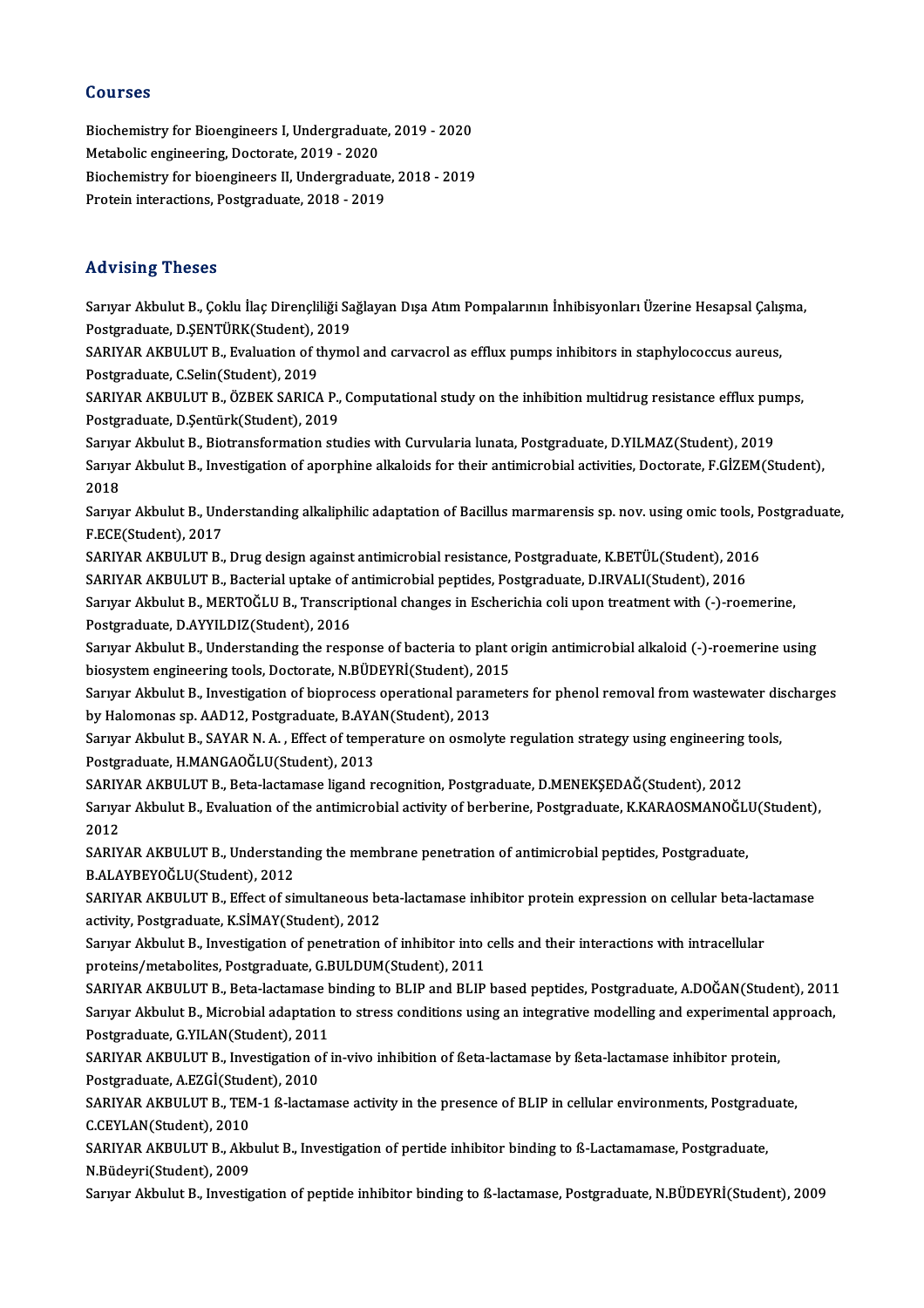## Articles Published in Journals That Entered SCI, SSCI and AHCI Indexes

rticles Published in Journals That Entered SCI, SSCI and AHCI Indexes<br>I. Curcumin Displays Enhanced Solubility and Antibacterial Activities When Complexed with the Cell<br>Renetrating Pentide pVFC Penetrating Peptide pVEC<br>Penetrating Peptide pVEC<br>Penetrating Peptide pVEC Curcumin Displays Enhanced Solubility and Antil<br>Penetrating Peptide pVEC<br>Koleoglu E., Acar T., DERMAN S., SARIYAR AKBULUT B.<br>INTERNATIONAL JOURNAL OF REPTIDE RESEARCH AN

Penetrating Peptide pVEC<br>Koleoglu E., Acar T., DERMAN S., SARIYAR AKBULUT B.<br>INTERNATIONAL JOURNAL OF PEPTIDE RESEARCH AND THERAPEUTICS, vol.28, no.4, 2022 (Journal Indexed in<br>SCI) Kole<br>INTE<br>SCI)<br>Corv

- II. Carvacrol Enhances the Antimicrobial Potency of Berberine in Bacillus subtilis SCI)<br>Carvacrol Enhances the Antimicrobial Potency of Berberine in Bacillus subtilis<br>Atas B., Aksoy C. S. , Avci F. G. , SAYAR N. A. , Ulgen K., ÖZKIRIMLI ÖLMEZ E., SARIYAR AKBULUT B.<br>CURRENT MICRORIOLOCY vol 79 ne 5–2022 ( Carvacrol Enhances the Antimicrobial Potency of Berberine in<br>Atas B., Aksoy C. S. , Avci F. G. , SAYAR N. A. , Ulgen K., ÖZKIRIMLI ÖLME<br>CURRENT MICROBIOLOGY, vol.79, no.5, 2022 (Journal Indexed in SCI)<br>Tunesinese based pro Atas B., Aksoy C. S., Avci F. G., SAYAR N. A., Ulgen K., ÖZKIRIMLI ÖLMEZ E., SARIYAR<br>CURRENT MICROBIOLOGY, vol.79, no.5, 2022 (Journal Indexed in SCI)<br>III. Tyrosinase-based production of L-DOPA by Corynebacterium glutamicu
- CURRENT MICROBIOLOGY, vol.79, no.5, 2022 (Journal Indexed in SCI)<br>Tyrosinase-based production of L-DOPA by Corynebacterium glutamicum<br>Kurpejovic E., Wendisch V. F. , SARIYAR AKBULUT B. APPLIED MICROBIOLOGY AND BIOTECHNOLOGY, vol.105, no.24, pp.9103-9111, 2021 (Journal Indexed in SCI) Kurpejovic E., Wendisch V. F., SARIYAR AKBULUT B.<br>APPLIED MICROBIOLOGY AND BIOTECHNOLOGY, vol.105, no.24, pp.9103-9<br>IV. Live Cell Imaging of Peptide Uptake Using a Microfluidic Platform<br>Vuce M. ÖZKIBIMLI ÖLMEZ E. SABIYAR A
- APPLIED MICROBIOLOGY AND BIOTECHNOLOGY, vol.105, no.2<br>Live Cell Imaging of Peptide Uptake Using a Microfluidi<br>Yuce M., ÖZKIRIMLI ÖLMEZ E., SARIYAR AKBULUT B., Ulgen K.<br>INTERNATIONAL JOURNAL OF RERTIDE RESEARCH AND THEI INTERNATIONAL JOURNAL OF PEPTIDE RESEARCH AND THERAPEUTICS, vol.27, pp.2003-2013, 2021 (Journal Indexed in SCI) Yuce M., ÖZKIRIMLI ÖLMEZ E., SARIYAR AKBULUT B., Ulgen K.
- V. Identification of novel inhibitors of the ABC transporter BmrA Serçinoğlu O., Senturk D., Altinisik K., Avci F., Frlan R., Tomašič T., Ozbek P., Orelle C., Jault J., Sariyar A. Identification of novel inhibitors of the ABC transporter B<br>Serçinoğlu O., Senturk D., Altinisik K., Avci F., Frlan R., Tomašič T., (<br>BIOORGANIC CHEMISTRY, vol.105, 2020 (Journal Indexed in SCI)<br>Petentisting the estivity o
- VI. Potentiating the activity of berberine for Staphylococcus aureus in a combinatorial treatment with thymol BIOORG<br>Potenti<br>thymol<br>Alrey G Potentiating the activity of berberine for Staphylococcus au:<br>thymol<br>Aksoy C. S. , Avci F. G. , Ugurel O. M. , Atas B., SAYAR N. A. , Akbulut B.<br>MICROPIAL BATHOCENESIS .vol.149, 2020 (Journal Indoved in SCD)

thymol<br>Aksoy C. S. , Avci F. G. , Ugurel O. M. , Atas B., SAYAR N. A. , Akbulut B.<br>MICROBIAL PATHOGENESIS, vol.149, 2020 (Journal Indexed in SCI)<br>Teshne, esenemis analysis of saffaine and sateshins anadyst

- MICROBIAL PATHOGENESIS, vol.149, 2020 (Journal Indexed in SCI)<br>VII. Techno-economic analysis of caffeine and catechins production from black tea waste MICROBIAL PATHOGENESIS, vol.149, 2020 (Journal Indexed in SCI)<br>Techno-economic analysis of caffeine and catechins production from black tea waste<br>SAYAR N. A. , DURMAZ ŞAM S., PİNAR O., Serper D., SARIYAR AKBULUT B., KAZAN Techno-economic analysis of caffeine and catechins production from black<br>SAYAR N. A. , DURMAZ ŞAM S., PİNAR O., Serper D., SARIYAR AKBULUT B., KAZAN L<br>Food And Bioproducts Processing, vol.118, pp.1-12, 2019 (Journal Indexe SAYAR N. A., DURMAZ ŞAM S., PİNAR O., Serper D., SARIYAR AKBULUT B., KAZ.<br>Food And Bioproducts Processing, vol.118, pp.1-12, 2019 (Journal Indexed in 5<br>VIII. Repurposing bioactive aporphine alkaloids as efflux pump inhibit
- Food And Bioproducts Processing, vol.118, pp.1-12, 2019 (Journal Indexed in SCI)<br>Repurposing bioactive aporphine alkaloids as efflux pump inhibitors<br>Avci F. G. , Atas B., Aksoy C. S. , Kurpejovic E., Toplan G. G. , GÜRER Ç Repurposing bioactive aporphine alkaloids as e<br>Avci F. G. , Atas B., Aksoy C. S. , Kurpejovic E., Toplan G<br>FITOTERAPIA, vol.139, 2019 (Journal Indexed in SCI)<br>A method for the quantitative determination of Avci F. G. , Atas B., Aksoy C. S. , Kurpejovic E., Toplan G. G. , GÜRER Ç., Guillerminet M., Orelle C., Jault J., Akbulu<br>FITOTERAPIA, vol.139, 2019 (Journal Indexed in SCI)<br>IX. A method for the quantitative determination o
- FITOTER<br>A metho<br>MS/MS<br><sup>Morny B</sup> A method for the quantitative determination of glycerophosphol<br>MS/MS<br>Wozny K., Lehmann W. D. , Wozny M., SARIYAR AKBULUT B., Bruegger B.<br>ANALYTICAL AND BIOANALYTICAL CHEMISTRY vol.411, no.4, np.915.93

MS/MS<br>Wozny K., Lehmann W. D. , Wozny M., SARIYAR AKBULUT B., Bruegger B.<br>ANALYTICAL AND BIOANALYTICAL CHEMISTRY, vol.411, no.4, pp.915-924, 2019 (Journal Indexed in SCI) Wozny K., Lehmann W. D., Wozny M., SARIYAR AKBULUT B., Bruegger B.<br>ANALYTICAL AND BIOANALYTICAL CHEMISTRY, vol.411, no.4, pp.915-924, 2019 (Journal Indexed in SCI)<br>X. What Are the Multi-Omics Mechanisms for Adaptation by M

Transcriptomic and Proteomic Study of a Bacillus Strain with Industrial Potential<br>ALTINIȘIK KAYA F. E., Avci F. G., SAYAR N. A., KAZAN D., SAYAR A. A., SARIYAR AKBULUT B. What Are the Multi-Omics Mechanisms for Adaptation by Microorganisms to High<br>Transcriptomic and Proteomic Study of a Bacillus Strain with Industrial Potential<br>ALTINIȘIK KAYA F. E. , Avci F. G. , SAYAR N. A. , KAZAN D., SAY Transcriptomic and Proteomic Study of a Bacillus Strain with Industrial Potential<br>ALTINIȘIK KAYA F. E. , Avci F. G. , SAYAR N. A. , KAZAN D., SAYAR A. A. , SARIYAR AKBULUT B.<br>OMICS-A JOURNAL OF INTEGRATIVE BIOLOGY, vol.22, ALTINIŞIK KAYA F. E., Avci F. G., SAYAR N. A., KAZAN D., SAYAR A. A., SARIYAR AKBULUT B.<br>OMICS-A JOURNAL OF INTEGRATIVE BIOLOGY, vol.22, no.11, pp.717-732, 2018 (Journal Indexed in SCI)<br>XI. Retro-techno-economic evaluation

OMICS-A JOURNAL OF INTEGRATIVE BIOLOGY, vol.22, no.11, pp.717-7<br>Retro-techno-economic evaluation of acetic acid production<br>SAYAR N. A. , KAZAN D., PİNAR O., SARIYAR AKBULUT B., SAYAR A. A.<br>JOURNAL OE MATERIAL CYCLES AND WA XI. Retro-techno-economic evaluation of acetic acid production using cotton stalk as feedstock<br>SAYAR N. A., KAZAN D., PİNAR O., SARIYAR AKBULUT B., SAYAR A. A.<br>JOURNAL OF MATERIAL CYCLES AND WASTE MANAGEMENT, vol.20, no.4, SAYAR N. A., KAZAN D., PİNAR O., SARIYAR AKBULUT B., SAYAR A. A.

- XII. Targeting a hidden site on class A beta-lactamases in SCI)<br>Targeting a hidden site on class A beta-lactamases<br>Avci F. G. , ALTINIŞIK KAYA F. E. , Karacan I., Karagoz D. S. , Ersahin S., Eren A., SAYAR N. A. , Ulu D. V. , ÖZKIRIMLI<br>ÖLMEZ E. SARIYAR AKRULUTR Targeting a hidden site on cl:<br>Avci F. G. , ALTINIŞIK KAYA F. E. ,<br>ÖLMEZ E., SARIYAR AKBULUT B.<br>JOUPNAL OF MOLECULAR CRAP. Avci F. G. , ALTINIŞIK KAYA F. E. , Karacan I., Karagoz D. S. , Ersahin S., Eren A., SAYAR N. A. , Ulu D. V. , ÖZ<br>ÖLMEZ E., SARIYAR AKBULUT B.<br>JOURNAL OF MOLECULAR GRAPHICS & MODELLING, vol.84, pp.125-133, 2018 (Journal In ÖLMEZ E., SARIYAR AKBULUT B.<br>JOURNAL OF MOLECULAR GRAPHICS & MODELLING, vol.84, pp.125-133, 20<br>XIII. Membrane Active Peptides and Their Biophysical Characterization
- JOURNAL OF MOLECULAR GRAPHICS & MODELLING, v<br>Membrane Active Peptides and Their Biophysica<br>Avci F. G. , SARIYAR AKBULUT B., ÖZKIRIMLI ÖLMEZ E.<br>PIOMOLECULES vol 8 no 2, 2018 (Journal Indoved in S Membrane Active Peptides and Their Biophysical Ch<br>Avci F. G. , SARIYAR AKBULUT B., ÖZKIRIMLI ÖLMEZ E.<br>BIOMOLECULES, vol.8, no.3, 2018 (Journal Indexed in SCI)<br>n<sup>VEC</sup> bydrophebic N terminus is exitical for antibas Avci F. G., SARIYAR AKBULUT B., ÖZKIRIMLI ÖLMEZ E.<br>BIOMOLECULES, vol.8, no.3, 2018 (Journal Indexed in SCI)<br>XIV. pVEC hydrophobic N-terminus is critical for antibacterial activity<br>ALAYBEVOČLU B. SARIYAR AKBULUT B. ÖZKIRIML
- BIOMOLECULES, vol.8, no.3, 2018 (Journal Indexed in SCI)<br><mark>pVEC hydrophobic N-terminus is critical for antibacteri</mark><br>ALAYBEYOĞLU B., SARIYAR AKBULUT B., ÖZKIRIMLI ÖLMEZ E.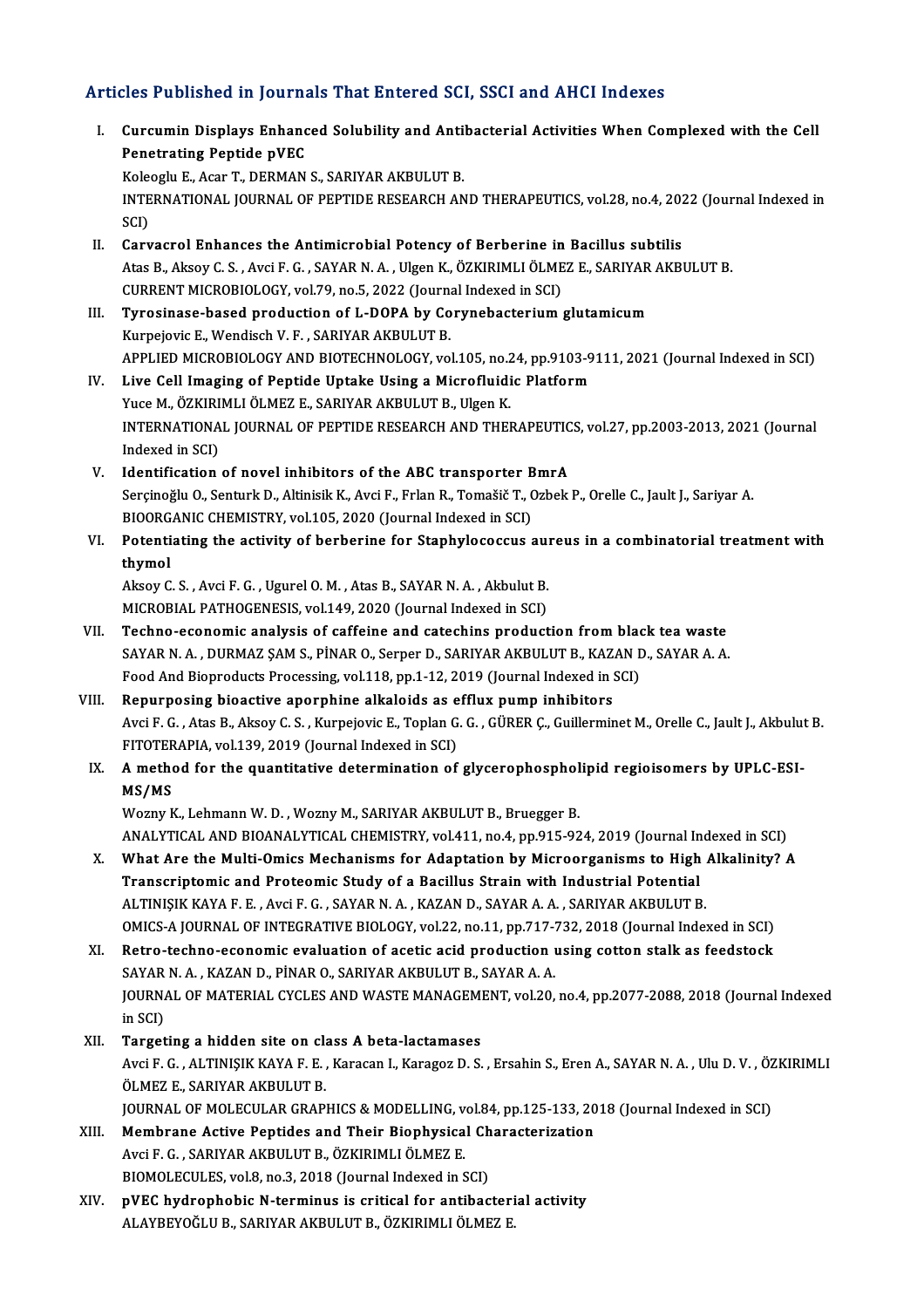Journal Of Peptide Science, vol.24, pp.3083, 2018 (Journal Indexed in SCI Expanded)<br>An OMIC annuageb to elaborate the antibactorial mechanisms of different o

- Journal Of Peptide Science, vol.24, pp.3083, 2018 (Journal Indexed in SCI Expanded)<br>XV. An OMIC approach to elaborate the antibacterial mechanisms of different alkaloids Journal Of Peptide Science, vol.24, <sub>]</sub><br>An OMIC approach to elaborat<br>Avci F. G. , SAYAR N. A. , Akbulut B.<br>PHYTOCHEMISTPV vol.140 pp.123 An OMIC approach to elaborate the antibacterial mechanisms of Avci F. G., SAYAR N. A., Akbulut B.<br>PHYTOCHEMISTRY, vol.149, pp.123-131, 2018 (Journal Indexed in SCI)<br>Transcriptoria analysis displays the effect of ( ) reamer PHYTOCHEMISTRY, vol.149, pp.123-131, 2018 (Journal Indexed in SCI)
- Avci F. G. , SAYAR N. A. , Akbulut B.<br>PHYTOCHEMISTRY, vol.149, pp.123-131, 2018 (Journal Indexed in SCI)<br>XVI. Transcriptomic analysis displays the effect of (-)-roemerine on the motility and nutrient uptake in<br>Escheric

Transcriptomic analysis displays the effect of (-)-roemerine on the motility and nutrient uptake in<br>Escherichia coli<br>Ayyildiz D., ARĞA K.Y. , Avci F. G. , ALTINIŞIK KAYA F. E. , Gurer C., Toplan G. G. , KAZAN D., Wozny K., Escherichia coli<br>Ayyildiz D., ARĞA K.<br>MERTOĞLU B., et al.<br>CUPPENT CENETICS Ayyildiz D., ARĞA K. Y. , Avci F. G. , ALTINIŞIK KAYA F. E. , Gurer C., Toplan G. C<br>MERTOĞLU B., et al.<br>CURRENT GENETICS, vol.63, no.4, pp.709-722, 2017 (Journal Indexed in SCI)<br>Bespense of Escharishia soli to Prolonged Be

MERTOĞLU B., et al.<br>CURRENT GENETICS, vol.63, no.4, pp.709-722, 2017 (Journal Indexed in<br>XVII. Response of Escherichia coli to Prolonged Berberine Exposure CURRENT GENETICS, vol.63, no.4, pp.709-722, 2017 (Journal Indexed in SCI)<br>Response of Escherichia coli to Prolonged Berberine Exposure<br>Gokgoz N. B. , Avci F. G. , Yoneten K. K. , Alaybeyoglu B., ÖZKIRIMLI ÖLMEZ E., SAYAR N Response<br>Gokgoz N. B.<br>AKBULUT B.<br>MICROPIAL Gokgoz N. B. , Avci F. G. , Yoneten K. K. , Alaybeyoglu B., ÖZKIRIMLI ÖLMEZ E., SAYAR N. A<br>AKBULUT B.<br>MICROBIAL DRUG RESISTANCE, vol.23, no.5, pp.531-544, 2017 (Journal Indexed in SCI)<br>The effect of a bata lastamase inhibi AKBULUT B.<br>MICROBIAL DRUG RESISTANCE, vol.23, no.5, pp.531-544, 2017 (Journal Indexed in SCI)<br>XVIII. The effect of a beta-lactamase inhibitor peptide on bacterial membrane structure and integrity: a<br>componetive study

# MICROBIAL DRUG RE<br>The effect of a beta<br>comparative study<br>Alayhayagh: B. III IIO The effect of a beta-lactamase inhibitor peptide on bacterial membr<br>comparative study<br>Alaybeyoglu B., ULUOCAK B. B. , SARIYAR AKBULUT B., ÖZKIRIMLI ÖLMEZ E.<br>JOUPMAL OF PEPTIDE SCIENCE vol 22, no 5, np 274, 282, 2017 (Journ

comparative study<br>Alaybeyoglu B., ULUOCAK B. B. , SARIYAR AKBULUT B., ÖZKIRIMLI ÖLMEZ E.<br>JOURNAL OF PEPTIDE SCIENCE, vol.23, no.5, pp.374-383, 2017 (Journal Indexed in SCI)

XIX. An evolutionarily conserved allosteric site modulates beta-lactamase activity AvciF.G. ,ALTINIŞIKKAYAF.E. ,VardarUluD.,ÖZKIRIMLIÖLMEZ E.,SARIYARAKBULUTB. An evolutionarily conserved allosteric site modulates beta-lactamase activity<br>Avci F. G. , ALTINIȘIK KAYA F. E. , Vardar Ulu D., ÖZKIRIMLI ÖLMEZ E., SARIYAR AKBULUT B.<br>JOURNAL OF ENZYME INHIBITION AND MEDICINAL CHEMISTRY, Avci F. G. , ALTINIŞIK KAYA F. E. , Vardar Ulu D., ÖZKIRIMLI ÖLMEZ E., SARIYAR AKBULUT B.<br>JOURNAL OF ENZYME INHIBITION AND MEDICINAL CHEMISTRY, vol.31, pp.33-40, 2016 (Journal Indexed in SCI)<br>XX. Insights into membrane tra

# **JOURNAL OF I**<br>Insights into<br>calculations Insights into membrane translocation of the cell-pene<br>calculations<br>Alaybeyoglu B., SARIYAR AKBULUT B., ÖZKIRIMLI ÖLMEZ E.<br>JOUPNAL OF PJOMOLECULAR STRUCTURE & DYNAMICS vol

calculations<br>Alaybeyoglu B., SARIYAR AKBULUT B., ÖZKIRIMLI ÖLMEZ E.<br>JOURNAL OF BIOMOLECULAR STRUCTURE & DYNAMICS, vol.34, no.11, pp.2387-2398, 2016 (Journal Indexed in<br>SCD Alayl<br>JOUR<br>SCI)<br>Prot JOURNAL OF BIOMOLECULAR STRUCTURE & DYNAMICS, vol.34, no.11, pp.2387-2398, 2016 (Journal Indexed<br>SCI)<br>XXI. Proteomics Evidence for the Activity of the Putative Antibacterial Plant Alkaloid (-)-Roemerine:<br>Mainstreaming Omis

SCI)<br>Proteomics Evidence for the Activity of the Pu<br>Mainstreaming Omics-Guided Drug Discovery<br>Cokses N P - SARIVAR AKRULUTER Proteomics Evidence for the Act<br>Mainstreaming Omics-Guided Dr<br>Gokgoz N. B. , SARIYAR AKBULUT B.<br>OMICS A JOURNAL OF INTECRATIVE Mainstreaming Omics-Guided Drug Discovery<br>Gokgoz N. B. , SARIYAR AKBULUT B.<br>OMICS-A JOURNAL OF INTEGRATIVE BIOLOGY, vol.19, no.8, pp.478-489, 2015 (Journal Indexed in SCI)<br>A novel shimaris pantide with antimierabiel activi

- Gokgoz N. B., SARIYAR AKBULUT B.<br>
OMICS-A JOURNAL OF INTEGRATIVE BIOLOGY, vol.19, no.8, <br>
XXII. A novel chimeric peptide with antimicrobial activity<br>
Alaybeyoglu B., SARIYAR AKBULUT B., ÖZKIRIMLI ÖLMEZ E. OMICS-A JOURNAL OF INTEGRATIVE BIOLOGY, vol.19, no.8, <sub>J</sub><br>A novel chimeric peptide with antimicrobial activity<br>Alaybeyoglu B., SARIYAR AKBULUT B., ÖZKIRIMLI ÖLMEZ E.<br>JOUPNAL OF PEPTIDE SCIENCE, vol.21, no.4, np.204, 201, 2 JOURNAL OF PEPTIDE SCIENCE, vol.21, no.4, pp.294-301, 2015 (Journal Indexed in SCI)
- Alaybeyoglu B., SARIYAR AKBULUT B., ÖZKIRIMLI ÖLMEZ E.<br>JOURNAL OF PEPTIDE SCIENCE, vol.21, no.4, pp.294-301, 2015 (Journal Indexed in SCI)<br>XXIII. Investigation of the in vivo interaction between beta-lactamase and its inhi JOURNAL OF PEPTIDE SCIENCE, vol.21, no.4, pp.294-301, 2015 (Journal Indexed in SCI)<br>Investigation of the in vivo interaction between beta-lactamase and its inhibitor pro<br>Budeyri Gokgoz N., Yalaz S., Avci N. G. , BULDUM G., Investigation of the in vivo interaction between beta-lactamase and its inhibite<br>Budeyri Gokgoz N., Yalaz S., Avci N. G. , BULDUM G., ÖZKIRIMLI ÖLMEZ E., SARIYAR AKBU<br>TURKISH JOURNAL OF BIOLOGY, vol.39, no.3, pp.485-492, 2 Budeyri Gokgoz N., Yalaz S., Avci N. G., BULDUM G., ÖZKIRIMLI ÖLMEZ E., SARIYAR A<br>TURKISH JOURNAL OF BIOLOGY, vol.39, no.3, pp.485-492, 2015 (Journal Indexed in 5<br>XXIV. The importance of a conserved residue of the H10 heli
- TURKISH JOURNAL OF BIOLOGY, vol.39, no.3, pp.485-4<br>The importance of a conserved residue of the H:<br>Avci F. G. , ÖZKIRIMLI ÖLMEZ E., SARIYAR AKBULUT B.<br>NEW PIOTECHNOLOCY vol.31, 2014 (Journal Indoved The importance of a conserved residue of the H10 heli<br>Avci F. G. , ÖZKIRIMLI ÖLMEZ E., SARIYAR AKBULUT B.<br>NEW BIOTECHNOLOGY, vol.31, 2014 (Journal Indexed in SCI)<br>Assessment of Perberine as a Multi target Antimisrebii
- Avci F. G. , ÖZKIRIMLI ÖLMEZ E., SARIYAR AKBULUT B.<br>NEW BIOTECHNOLOGY, vol.31, 2014 (Journal Indexed in SCI)<br>XXV. Assessment of Berberine as a Multi-target Antimicrobial: A Multi-omics Study for Drug Discovery<br>and Repositi NEW BIOTECHNOLO<br>Assessment of Bernand Repositioning and Repositioning<br>Karaosmanoglu K., SAYAR N. A. , KURNAZ I., SARIYAR AKBULUT B.<br>OMICS-A JOURNAL OF INTEGRATIVE BIOLOGY, vol.18, no.1, pp.42-53, 2014 (Journal Indexed in SCI)<br>Purification and characterization of a therme an

Karaosmanoglu K., SAYAR N. A., KURNAZ I., SARIYAR AKBULUT B.

# Karaosmanoglu K., SAYAR N. A. , KURNAZ I., SARIYAR AKBULUT B.<br>OMICS-A JOURNAL OF INTEGRATIVE BIOLOGY, vol.18, no.1, pp.42-53, 2014 (Journal Indexed in SCI)<br>XXVI. Purification and characterization of a thermo and acid-stabl OMICS-A JOURNAL OF INTEGRATIVE B<br>Purification and characterization<br>Bacillus amyliquefaciens YMNg47<br>DUMAN Y *VORKMA7 CÜVENME*7 H Purification and characterization of a thermo and acid-stable endo-1,3-1,4-beta-glucanase fron<br>Bacillus amyliquefaciens YMNg47<br>DUMAN Y., KORKMAZ GÜVENMEZ H., ARIKAN B., DİNÇER S., Denizci A. A. , SARIYAR AKBULUT B., KAZAN

Bacillus amyliquefaciens YMNg47<br>DUMAN Y., KORKMAZ GÜVENMEZ H., ARIKAN B., DİNÇER S., Denizci A. A. , SARIYAR AKBULUT B., KAZAN D.,<br>Erarslan A.

NEW BIOTECHNOLOGY, vol.29, 2012 (Journal Indexed in SCI)

- Erarslan A.<br>NEW BIOTECHNOLOGY, vol.29, 2012 (Journal Indexed in SCI)<br>XXVII. Osmoadaptation of a moderately halophilic microorganisms under cold stress<br>Avan B. SARIVAR AVRULUTE R. Roli A. Otturk U. Otturk N.C. Donigsi A.A., Ayan B., SARIYAR AKBULUT B., Poli A., Ozturk U., Ozturk N. C. , Denizci A. A. , Utkan G., KAZAN D.<br>NEW BIOTECHNOLOGY, vol.29, 2012 (Journal Indexed in SCI) Osmoadaptation of a moderately halophilic microorgan<br>Ayan B., SARIYAR AKBULUT B., Poli A., Ozturk U., Ozturk N. C.,<br>NEW BIOTECHNOLOGY, vol.29, 2012 (Journal Indexed in SCI)<br>Adaptive shanges in the linid distribution of a m
- XXVIII. Adaptive changes in the lipid distribution of a moderately halophilic microorganism under salt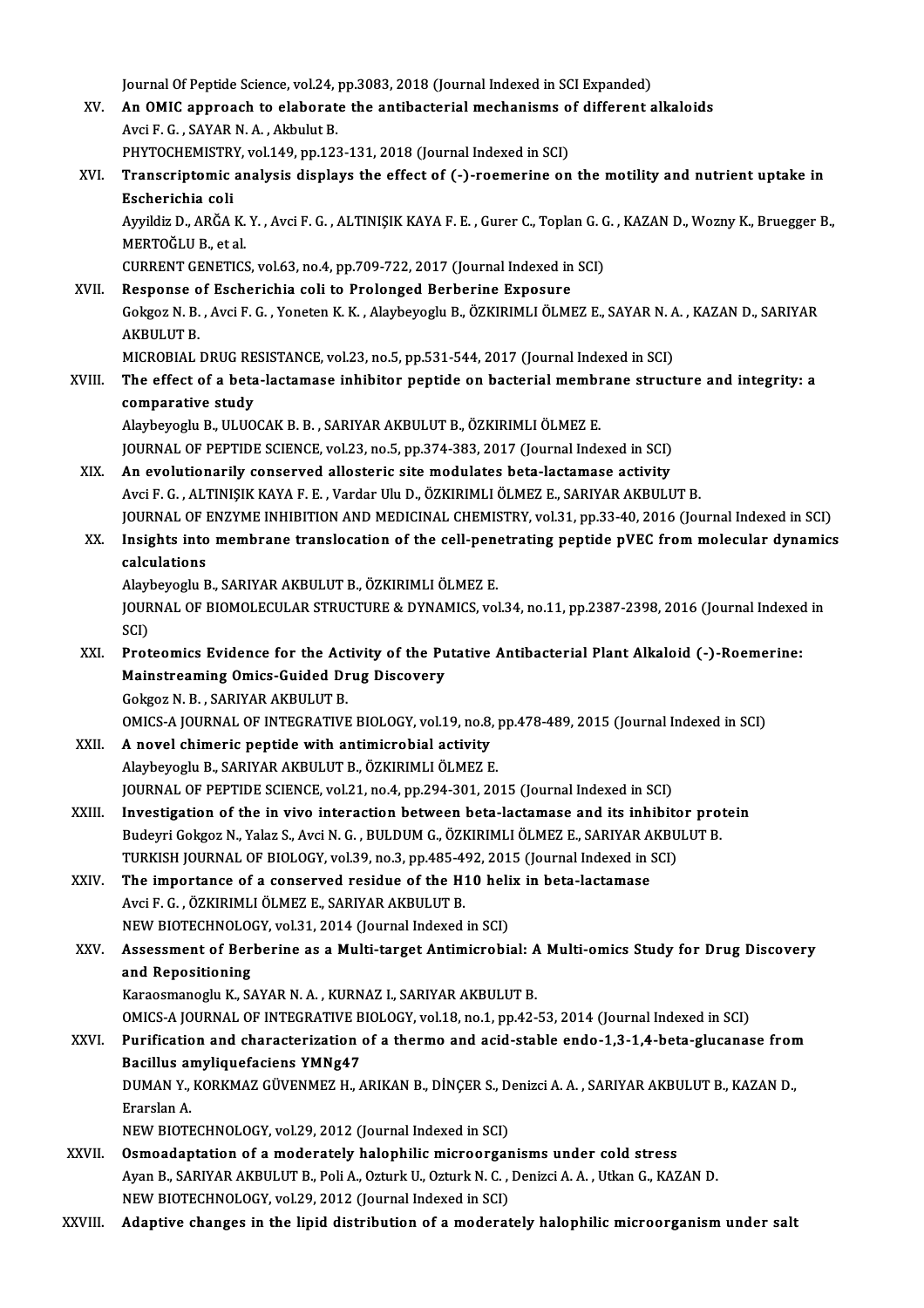|              | stress                                                                                                                                         |
|--------------|------------------------------------------------------------------------------------------------------------------------------------------------|
|              | Ozturk H. U., Ozturk N. C., Poli A., Nicolaus B., Ayan B., Denizci A. A., Utkan G., SARIYAR AKBULUT B., KAZAN D.                               |
|              | NEW BIOTECHNOLOGY, vol.29, 2012 (Journal Indexed in SCI)                                                                                       |
| XXIX.        | Production of industrial enzymes for feed industry                                                                                             |
|              | Sogut M. S., Ozturk N. C., Ozturk H. U., Pinar O., Ipek F. M., Cayir E., Gokce A., Karasu D., Ozturk D. C., Ozturk Y., et                      |
|              | al.                                                                                                                                            |
|              | NEW BIOTECHNOLOGY, vol.29, 2012 (Journal Indexed in SCI)                                                                                       |
| XXX.         | Interplay of adaptive capabilities of Halomonas sp AAD12 under salt stress                                                                     |
|              | Ceylan S., Yılan G., Sarıyar Akbulut B., Poli A., Kazan D.                                                                                     |
|              | JOURNAL OF BIOSCIENCE AND BIOENGINEERING, vol.114, pp.45-52, 2012 (Journal Indexed in SCI)                                                     |
| XXXI.        | Thermostable alpha-amylase from moderately halophilic Halomonas sp AAD21                                                                       |
|              | Uzyol K. S., SARIYAR AKBULUT B., Denizci A. A., KAZAN D.                                                                                       |
|              | TURKISH JOURNAL OF BIOLOGY, vol.36, no.3, pp.327-338, 2012 (Journal Indexed in SCI)                                                            |
| <b>XXXII</b> | Proteomic insight into phenolic adaptation of a moderately halophilic Halomonas sp strain AAD12                                                |
|              | Ceylan S., SARIYAR AKBULUT B., Denizci A. A., Kazan D.                                                                                         |
|              | CANADIAN JOURNAL OF MICROBIOLOGY, vol.57, no.4, pp.295-302, 2011 (Journal Indexed in SCI)                                                      |
| XXXIII.      | Proteomic response of Escherichia coli to the alkaloid extract of Papaver polychaetum                                                          |
|              | Ozbalci C., Ünsal C., KAZAN D., SARIYAR AKBULUT B.                                                                                             |
|              | ANNALS OF MICROBIOLOGY, vol.60, no.4, pp.709-717, 2010 (Journal Indexed in SCI)                                                                |
| XXXIV.       | Cellular distribution of activity for three enzymes with maltose binding protein as fusion partner                                             |
|              | and the structural implications<br>Utkur O.F., SARIYAR AKBULUT B., Hortacsu A.                                                                 |
|              | TURKISH JOURNAL OF CHEMISTRY, vol.34, no.1, pp.1-13, 2010 (Journal Indexed in SCI)                                                             |
| XXXV.        | Dynamic Analysis of Beta-lactamase Ligand Recognition                                                                                          |
|              | Kanlikilicer P., Budeyri N., SARIYAR AKBULUT B., Hortacsu A., ÖZKIRIMLI ÖLMEZ E.                                                               |
|              | BIOPHYSICAL JOURNAL, vol.96, no.3, 2009 (Journal Indexed in SCI)                                                                               |
| <b>XXXVI</b> | Rapid differentiation of new isolates with MALDI TOF mass spectrometry via discriminant function                                               |
|              | analysis based on principal components                                                                                                         |
|              | SARIYAR AKBULUT B.                                                                                                                             |
|              | Korean J. Chem. Eng., vol.26, pp.1645-1651, 2009 (Journal Indexed in SCI Expanded)                                                             |
| XXXVII.      | Discriminant Function Analysis Based on Principal ComponentsforRapid Discrimination of Metabolic                                               |
|              | <b>Capabilities of New Isolates</b>                                                                                                            |
|              | SARIYAR AKBULUT B.                                                                                                                             |
|              | Chem. Biochem. Eng. Q., vol.24, pp.119-127, 2009 (Journal Indexed in SCI Expanded)                                                             |
| XXXVIII.     | Preliminary phenotypic characterization of newly isolated halophilic microorganisms by                                                         |
|              | footprinting: a rapid metabolome analysis                                                                                                      |
|              | Sariyar-Akbulut B., Salman-Dilgimen A., Ceylan S., Perk S., Denizci A. A., Kazan D.                                                            |
|              | ARCHIVES OF MICROBIOLOGY, vol.189, no.1, pp.19-26, 2008 (Journal Indexed in SCI)                                                               |
| XXXIX.       | Monte Carlo sampling and principal component analysis of flux distributions yield topological and<br>modular information on metabolic networks |
|              | Sariyar B., Perk S., Akman U., Hortacsu A.                                                                                                     |
|              | JOURNAL OF THEORETICAL BIOLOGY, vol.242, no.2, pp.389-400, 2006 (Journal Indexed in SCI)                                                       |
| XL.          | Metabolic flux analysis of recombinant protein overproduction in Escherichia coli                                                              |
|              | Özkan P., SARIYAR AKBULUT B., Ütkür Ö., AKMAN Ş. U., Hortacsu A.                                                                               |
|              | Biochemical Engineering Journal, vol.22, pp.167-195, 2005 (Journal Indexed in SCI Expanded)                                                    |
| XLI.         | Expression and translocation of glucose isomerase as a fusion protein in E coli                                                                |
|              | SARIYAR AKBULUT B., Özkan P., Kırdar B., Hortacsu A.                                                                                           |
|              | Enzyme And Microbial Technology, vol.35, pp.105-112, 2004 (Journal Indexed in SCI Expanded)                                                    |
| XLII.        | Mathematical modelling of Sec pathway mechanism in Escherichia coli a case study for periplasmic                                               |
|              | translocation of maltose binding protein glucose isomerase fusion protein                                                                      |
|              | SARIYAR AKBULUT B., Hortaçsu A.                                                                                                                |
|              |                                                                                                                                                |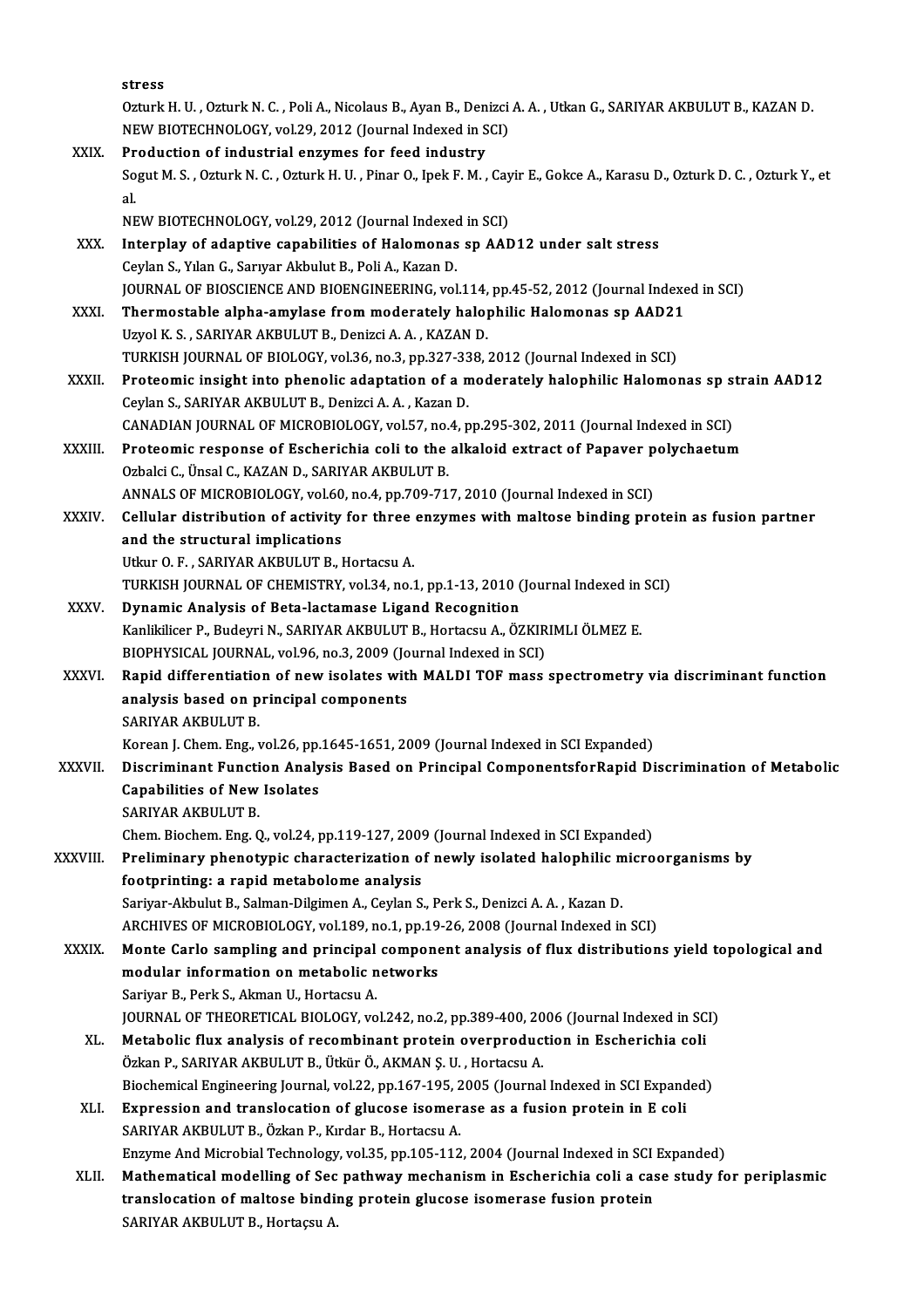Chemical Engineering Science, vol.59, pp.1027-1038, 2004 (Journal Indexed in SCI Expanded)<br>Metabolia Engineering through Cofestor Manipulation and Its Effects on Metabolia

Chemical Engineering Science, vol.59, pp.1027-1038, 2004 (Journal Indexed in SCI Expanded)<br>XLIII. Metabolic Engineering through Cofactor Manipulation and Its Effects on Metabolic Flux Chemical Engineering Science, vol.59,<br>Metabolic Engineering through Constanting Coline<br>Redistribution in Escherichia coline<br>Ka.V.S., Coorge N.B. Susana L.B. Bovi Metabolic Engineering through Cofactor Manipulation and Its Effects on Metabolic Flux<br>Redistribution in Escherichia coli<br>Ka Y. S. , George N B., Susana J B., Ravi V V., YeaTyng Y., Horton E., Fred B R., SARIYAR AKBULUT B.,

Redistribution in Escherichia coli<br>Ka Y. S. , George N B., Susana J B., Ravi V V., YeaTyng Y., Horton E., Fred B R., SARIY.<br>Metabolic Engineering, vol.4, pp.182-192, 2002 (Journal Indexed in SCI Expanded) Metabolic Engineering, vol.4, pp.182-192, 2002 (Journal Indexed in SCI Expanded)<br>Articles Published in Other Journals

- I. Curvularia lunata: A fungus for possible berberine transformation Yılmaz D., AVCI F. G., SARIYAR AKBULUT B. Curvularia lunata: A fungus for possible berberine transformation<br>Yılmaz D., AVCI F. G. , SARIYAR AKBULUT B.<br>International Journal of Secondary Metabolite, vol.9, no.1, pp.66-73, 2022 (Other Refereed National Journals)<br>Med Yılmaz D., AVCI F. G. , SARIYAR AKBULUT B.<br>International Journal of Secondary Metabolite, vol.9, no.1, pp.66-73, 2022 (Other Refereed National Journals)<br>II. Moderately Halophilic Bacterium Halomonas. sp. AAD12: A promi
- Internation<br>Moderate<br>Producer<br>Östürk H. Ü Moderately Halophilic Bacterium Halomonas. sp. AAD12: A promising candidate a<br>Producer<br>Öztürk H. Ü. , Sarıyar Akbulut B., Ayan B., Poli A., Denizci A. A. , Utkan G., Nicolaus B., Kazan D.<br>I Mianeb Bioshem Teshnel vel 7. np

Producer<br>Öztürk H. Ü. , Sarıyar Akbulut B., Ayan B., Poli A., Denizci A. A. , Utkan G., Nicolaus B., Kazan D.<br>J Microb Biochem Technol, vol.7, pp.262-268, 2015 (Refereed Journals of Other Institutions)

## Books&Book Chapters

I. Antibacterial and antifungal activities of isoquinoline alkaloids of the Papaveraceae and Fumariaceae families and their implications in structure–activity relationships Antibacterial and antifungal activities of isoquinoline alkaloids of the anariaceae families and their implications in structure–activity<br>AVCI F. G. , ATAŞ B., GÜLSOY TOPLAN G., GURER Ç., SARIYAR AKBULUT B.<br>in: Studies in Fumariaceae families and their implications in structure–activity relationships<br>AVCI F. G. , ATAŞ B., GÜLSOY TOPLAN G., GURER Ç., SARIYAR AKBULUT B.<br>in: Studies in Natural Products Chemistry, Atta-ur-Rahman, Editor, Elsevi AVCI F. G. , ATAŞ B., GÜLSOY TOPLAN G., GURER Ç., SARIYAR AKBULUT B.<br>in: Studies in Natural Products Chemistry, Atta-ur-Rahman, Editor, Elsevie<br>II. **Antibiyotik Üretimi**<br>Avci F. G. , Savar N. A. , Sariyar Akbulut B.

in: Studies in Natural Products Chemistry<br>**Antibiyotik Üretimi**<br>Avci F. G. , Sayar N. A. , Sariyar Akbulut B.<br>in: Fermente Ürünler Telmeleijsi ve Milm Antibiyotik Üretimi<br>Avci F. G. , Sayar N. A. , Sariyar Akbulut B.<br>in: Fermente Ürünler Teknolojisi ve Mikrobiyolojisi, Erkmen,Osman; Erten,Hüseyin,Sağlam,Hidayet, Editor, Nobel<br>Akademik Yayıngılık, Ankana, np.721,729, 2020 Avci F. G. , Sayar N. A. , Sariyar Akbulut B.<br>in: Fermente Ürünler Teknolojisi ve Mikrobiyolc<br>Akademik Yayıncılık, Ankara, pp.721-738, 2020<br>Protein İzelesyenu ve Anelisi in: Fermente Ürünler Teknolojisi<br>Akademik Yayıncılık, Ankara, pp.7<br>III. Protein İzolasyonu ve Analizi

- Akademik Yayıncılık, Ankara, pp.721-738, 2020<br>III. Protein İzolasyonu ve Analizi<br>Sarıyar Akbulut B., Kazan D. Protein İzolasyonu ve Analizi<br>Sarıyar Akbulut B., Kazan D.<br>in: Moleküler Uroloji, Türkeriü L.N.,Özer,Aç,Narter,F, Editor, Pelin Offset, Ankara, pp.583-597, 2012<br>Protein Bontide Interactione Bevolutioniae Daus Develenment Sarıyar Akbulut B., Kazan D.<br>in: Moleküler Uroloji, Türkeriü L.N.,Ozer,Aç,Narter,F, Editor, Pelin Offset,<br>IV. Protein-Peptide Interactions Revolutionize Drug Development<br>Sanyan Althulut B. Örlanmlı Ölmer F.
- in: Moleküler Uroloji, Türkeriü L.N.,Oz<br><mark>Protein-Peptide Interactions Rev</mark><br>Sarıyar Akbulut B., Özkırımlı Ölmez E.<br>in: Binding Protein, Ktab Abdelmahas IV. Protein-Peptide Interactions Revolutionize Drug Development<br>Sarıyar Akbulut B., Özkırımlı Ölmez E.<br>in: Binding Protein, Ktob Abdelmohsen, Editor, InTech, Rijeka, pp.49-72, 2012

## Refereed Congress / Symposium Publications in Proceedings

- efereed Congress / Symposium Publications in Proceedings<br>I. New inhibitors of the BmrA pump identified through virtual screening<br>Sentual D. SERCINOČLUO ALTINISIK KAVA E E. Erlan B. Temesic T. AVCLE C Senturk D., SERÇİNOĞLU O., ALTINIŞIK KAYA F. E. , Frlan R., Tomasic T., AVCI F. G. , ÖZBEK SARICA P., Orelle C., Jault<br>Senturk D., SERÇİNOĞLU O., ALTINIŞIK KAYA F. E. , Frlan R., Tomasic T., AVCI F. G. , ÖZBEK SARICA P., O New inhibitors of the Bm<br>Senturk D., SERÇİNOĞLU O.,<br>J. M., SARIYAR AKBULUT B.<br>MuTal iz COST ACTION CA1. Senturk D., SERÇİNOĞLU O., ALTINIŞIK KAYA F. E. , Frlan R., Tomas<br>J. M. , SARIYAR AKBULUT B.<br>MuTaLig COST ACTION CA15135 4th WG meeting, 05 March 2020<br>Understanding the metabolis rennegromming bobind alkeli I. M. , SARIYAR AKBULUT B.<br>MuTaLig COST ACTION CA15135 4th WG meeting, 05 March 2020<br>II. Understanding the metabolic reprogramming behind alkaliphilic adaptation in Bacillus marmarensis MuTaLig COST ACTION CA15135 4th WG meeting, 05 N<br>Understanding the metabolic reprogramming be<br>through a multi-omics data integration strategy<br>Altmerk E.E. Aržo K.V., Kazan D. Sarwan Altmurt P. Understanding the metabolic reprogramming b<br>through a multi-omics data integration strategy<br>Altınışık F. E. , Arğa K.Y. , Kazan D., Sarıyar Akbulut B.<br>44th EEBS Congress: Erom mologyles to living system Altınışık F. E. , Arğa K. Y. , Kazan D., Sarıyar Akbulut B.<br>44th FEBS Congress: From molecules to living systems, Krakow, Poland, 6 - 11 July 2019 Altmışık F. E. , Arğa K. Y. , Kazan D., Sarıyar Akbulut B.<br>44th FEBS Congress: From molecules to living systems, Krakow, Poland, 6 - 11 ]<br>III. Comparative Analysis of Two Binding Sites on The BmrA Efflux Pump<br>continue ling
- şentürk karagöz d., SERÇİNOĞLU O., ÖZBEK SARICA P., orelle c., Jault J., SARIYAR AKBULUT B.<br>6th International BAU-Drug Design Congress, Turkey, 13 15 December 2018 Comparative Analysis of Two Binding Sites on The BmrA Efflux Pump<br>sentürk karagöz d., SERÇİNOĞLU O., ÖZBEK SARICA P., orelle c., Jault J., SARIYA!<br>6th International BAU-Drug Design Congress, Turkey, 13 - 15 December 2018<br>V
- IV. VIRTUAL SCREENING FOR INHIBITORS OF THE BmrA PUMP sentürk karagöz d., SERÇİNOĞLU O., SARIYAR AKBULUT B., ÖZBEK SARICA P., orelle c., jault j. m.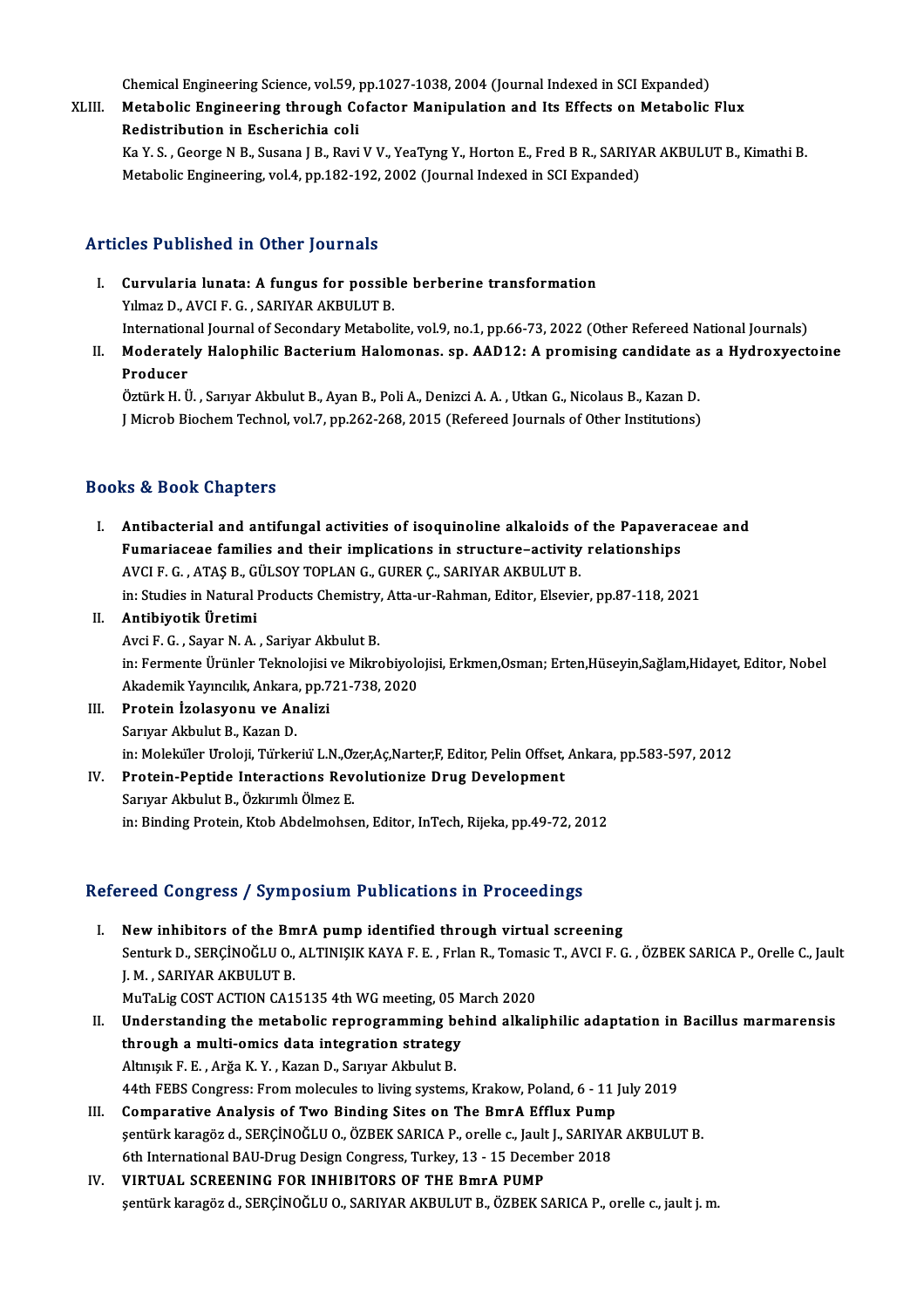HIBIT 2018 11TH INTERNATIONAL SYMPOSIUM ON HEALTH INFORMATICS AND BIOINFORMATICS, 25 - 27<br>Ostabar 2018 HIBIT 2018 11<br>October 2018<br>MOTU UTV ST HIBIT 2018 11TH INTERNATIONAL SYMPOSIUM ON HEALTH INFOR<br>October 2018<br>V. MOTILITY STUDIES BY USING MICROFLUIDIC TECHNOLOGY<br>VICE M. IU CEN S. V. ÖZKIRIMLI ÖLMEZ E. SARIVAR AKRIJLITER

|        | October 2018                                                                                                              |
|--------|---------------------------------------------------------------------------------------------------------------------------|
| V.     | MOTILITY STUDIES BY USING MICROFLUIDIC TECHNOLOGY                                                                         |
|        | YÜCE M., ÜLGEN Ş. K., ÖZKIRIMLI ÖLMEZ E., SARIYAR AKBULUT B.                                                              |
|        | 5TH BAU DRUG DESIGN CONGRESS, İstanbul, Turkey, 19 - 21 October 2017                                                      |
| VI.    | Biotransformation of Different Molecules by Curvularia Lunata                                                             |
|        | YILMAZ D., SAYAR A. A., SARIYAR AKBULUT B.                                                                                |
|        | BioMicroWorld 2017 : VII International Conference on Environmental, Industrial and Applied Microbiology,                  |
|        | Madrid, Spain, 18 - 20 October 2017, vol.1, pp.1                                                                          |
| VII.   | Evaluation of active natural products as bacterial efflux pump inhibitors                                                 |
|        | SARIYAR AKBULUT B., ATAŞ B., AKSOY S., AVCI F. G., SAYAR A. A.                                                            |
|        | EpiChemBio (CM1406) and MuTaLig COST (CA15135) actions joint meeting, Porto, Portugal, 22 - 24 September                  |
|        | 2017                                                                                                                      |
| VIII.  | Optimisation of extracellular lipase production by Cryptococcus diffluens D44.                                            |
|        | KOCA A., DURMAZ SAM S., SARIYAR AKBULUT B.                                                                                |
|        | 7th Congress of European Microbiologists (FEMS 2017), Valensiya, Spain, 9 - 13 July 2017                                  |
| IX.    | Optimisation of Extracellular Lipase Production by Cryptococcus diffluens D44                                             |
|        | KOCA A., Durmaz Sam S., SARIYAR AKBULUT B.                                                                                |
|        | FEMS Kongresi, 9 - 13 July 2017                                                                                           |
| X.     | Adaptation of B. Marmarensis Sp Nov To Extreme Alkaline Conditions                                                        |
|        | Altinisik F. E., KAZAN D., SARIYAR AKBULUT B.                                                                             |
|        | 7th Congress of European Microbiologists (FEMS), 9 - 13 July 2017                                                         |
| XI.    | Roemerine: A New Multidrug Resistance Pump Inhibitor?                                                                     |
|        | AVCI F. G., Guillerminet M., Orelle C., Jault J., SARIYAR AKBULUT B.                                                      |
|        | FEMS Kongresi, Valencia, Spain, 9 - 13 July 2017                                                                          |
| XII.   | Antimicrobial activity of an inhibitor peptide and its effects on bacterila membrane structure and                        |
|        | integrity                                                                                                                 |
|        | ALAYBEYOĞLU B., GEDİK ULUOCAK B., SARIYAR AKBULUT B., ÖZKIRIMLI ÖLMEZ E.                                                  |
|        | International BAU Drug Design Congress, 13 - 15 October 2016                                                              |
| XIII.  | Understanding alkaliphilic adaptation ofB marmarensis sp nov                                                              |
|        | ALTINIŞIK F. E., AVCI F. G., DENİZCİ A. A., KAZAN D., SARIYAR AKBULUT B.                                                  |
| XIV.   | FEBS 2016, 3 - 08 September 2016, vol 283, pp 127-427<br>Evaluation of roemerine as a multidrug resistance pump inhibitor |
|        | AVCI F. G., VELİOĞLU Ç., REÇBER E., UNSAL Ç., GÜLSOY TOPLAN G., SARIYAR AKBULUT B.                                        |
|        | THE 41TH FEBS, 3 - 08 September 2016                                                                                      |
| XV.    | Understanding alkalipihilic adaptation of B marmarensss sp nov                                                            |
|        | ALTINIŞIK F. E., AVCI F. G., DENİZCİ A. A., KAZAN D., SARIYAR AKBULUT B.                                                  |
|        | THE 41TH FEBS, 3 - 08 September 2016                                                                                      |
| XVI.   | Roemerine limits carbohydrate uptake which leads to alternative nutrients such as acetyl coA                              |
|        | sources                                                                                                                   |
|        | AYYILDIZ D., AVCI F. G., ARĞA K. Y., SARIYAR AKBULUT B.                                                                   |
|        | FEBS 2016 Congress, 3 - 08 September 2016                                                                                 |
| XVII.  | Evaluation of plant secondary metabolites as promising antimicrobial agents                                               |
|        | SARIYAR AKBULUT B.                                                                                                        |
|        | X Annual Congress of the European Proteomics Association, 22 - 25 June 2016                                               |
| XVIII. | Roemerine limits carbohydrate uptake which leads to alternative nutrients as acetly CoA sources                           |
|        | AYYILDIZ D., AVCI F. G., ARĞA K. Y., SARIYAR AKBULUT B.                                                                   |
|        | THE 41TH FEBS, 3 September - 08 June 2016                                                                                 |
| XIX.   | Investigation of the proteom profile of alkaliphilic B marmarensis sp nov under different pH                              |
|        | conditions                                                                                                                |
|        | ALTINIȘIK F. E., AVCI F. G., DENIZCI A. A., KAZAN D., SARIYAR AKBULUT B.                                                  |
|        |                                                                                                                           |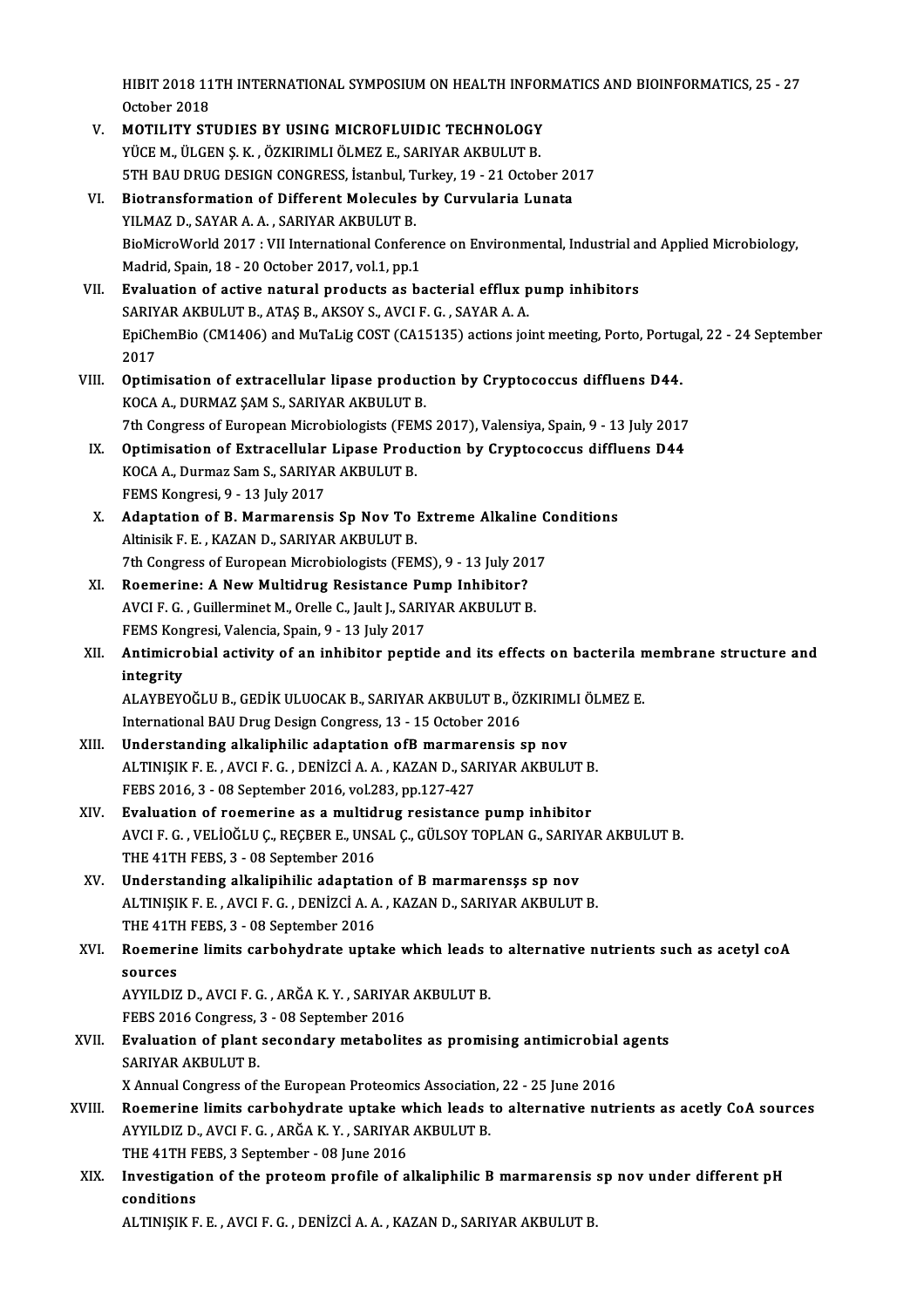BIOINTERACTOMICS, 17 - 21 May 2016

- XX. Investigation of proteome profile ofalkaliphilic Bmarmarensis sp nov underdifferent pH conditions BIOINTERACTOMICS, 17 - 21 May 2016<br>Investigation of proteome profile ofalkaliphilic B marmarensis sp n<br>ALTINIŞIK F. E. , AVCI F. G. , DENİZCİ A. A. , KAZAN D., SARIYAR AKBULUT B.<br>FERS PIOINTERACTOMICS 17 - 20 May 2016 Investigation of proteome profile ofalka<br>ALTINIȘIK F. E. , AVCI F. G. , DENIZCI A. A. , KA<br>FEBS BIOINTERACTOMICS, 17 - 20 May 2016<br>Fualustion of the offest of plant denived ALTINIŞIK F. E. , AVCI F. G. , DENİZCİ A. A. , KAZAN D., SARIYAR AKBULUT B.<br>FEBS BIOINTERACTOMICS, 17 - 20 May 2016<br>XXI. Byaluation of the effect of plant derived natural products on Bacillus subtilis 168 proteome<br>AVCLE C.
- FEBS BIOINTERACTOMICS, 17 20 May 2016<br>Evaluation of the effect of plant derived<br>AVCI F. G., SARIYAR AKBULUT B.<br>BIOINTERACTOMICS, 17 20 May 2016 Evaluation of the effect of plant der<br>AVCI F. G. , SARIYAR AKBULUT B.<br>BIOINTERACTOMICS, 17 - 20 May 2016<br>The plant derived alkaleid reemerii
- XXII. The plant derived alkaloid roemerin is involved in the modulation of motility in E coli BIOINTERACTOMICS, 17 - 20 May 2016<br>The plant derived alkaloid roemerin is involved in the modulation of motility in E coli<br>AYYILDIZ D., AVCI F. G. , ARĞA K. Y. , BÜDEYRİ GÖKGÖZ N., SAYAR N. A. , KAZAN D., WOZNY K., BRÜGGER The plant derived a<br>AYYILDIZ D., AVCI F. C<br>SARIYAR AKBULUT B.<br>PIOPHYSICAL SOCIETY AYYILDIZ D., AVCI F. G. , ARĞA K. Y. , BÜDEYRİ GÖKGÖZ N., SAYAR N. A. , KAZAN<br>SARIYAR AKBULUT B.<br>BIOPHYSICAL SOCIETY 60TH ANNUAL MEETING, 27 February - 02 March 2016<br>A Novel Annreach to Deliver Bentides that Terset Intrese SARIYAR AKBULUT B.<br>BIOPHYSICAL SOCIETY 60TH ANNUAL MEETING, 27 February - 02 March 2016<br>XXIII. A Novel Approach to Deliver Peptides that Target Intracellular Enzymes
	-
- ALAYBEYOĞLUB.,ALTINIŞIKE., IRVALID.,SARIYARAKBULUTB.,ÖZKIRIMLIÖLMEZ E. A Novel Approach to Deliver Peptides that Target Intracellular Enzymes<br>ALAYBEYOĞLU B., ALTINIŞIK E., IRVALI D., SARIYAR AKBULUT B., ÖZKIRIMLI ÖLMEZ E.<br>3rd INTERNATIONALBAU-DRUG DESIGN CONGRESS, İstanbul, Turkey, 1 - 03 Oct
- ALAYBEYOĞLU B., ALTINIŞIK E., IRVALI D., SARIYAR AKBULUT B., ÖZKIRIMLI ÖLMEZ<br>3rd INTERNATIONALBAU-DRUG DESIGN CONGRESS, İstanbul, Turkey, 1 03 October<br>XXIV. Mutations of a conserved tryptophan residue of the TEM-1 beta-l 3rd INTERNATIONALBAU-DRUG DESIGN CONGRESS, İstanbul, Turkey, 1 - 03 October 2015<br>Mutations of a conserved tryptophan residue of the TEM-1 beta-lactamase<br>ALTINIŞIK KAYA F. E. , Avci F. G. , SARIYAR AKBULUT B., ÖZKIRIMLI ÖLM Mutations of a conserved tryptophan residue of the TEM-1 beta-lactamase<br>ALTINIŞIK KAYA F. E. , Avci F. G. , SARIYAR AKBULUT B., ÖZKIRIMLI ÖLMEZ E., Ulu D. V. , Karacan I.<br>29th Annual Symposium of the Protein-Society, Barce ALTINIŞIK KAYA F. E., Avci F. G., SARIYAR AKBULUT B., ÖZKIRIMLI<br>29th Annual Symposium of the Protein-Society, Barcelona, Spain, 22<br>XXV. Effect of three aporphine alkaloids on bacillus subtilis 168
- 29th Annual Symposium of the Protein-Society, Barcelona, Spain, 22 25 July 2015, vol.24, pp.175<br>Effect of three aporphine alkaloids on bacillus subtilis 168<br>Avci F. G. , SARIYAR AKBULUT B. Effect of three aporphine alkaloids on bacillus subtilis 168<br>Avci F. G. , SARIYAR AKBULUT B.<br>29th Annual Symposium of the Protein-Society, Barcelona, Spain, 22 - 25 July 2015, vol.24, pp.261-262<br>Mutations of a sepperwed tr Avci F. G. , SARIYAR AKBULUT B.<br>29th Annual Symposium of the Protein-Society, Barcelona, Spain, 22 - 25 July 201<br>XXVI. Mutations of a conserved tryptophan residue of the TEM 1 ß lactamase
- 29th Annual Symposium of the Protein-Society, Barcelona, Spain, 22 25 July 2015, vol.24, pp.261-262<br>Mutations of a conserved tryptophan residue of the TEM 1 ß lactamase<br>ALTINIŞIK E., AVCI F. G. , SARIYAR AKBULUT B., ÖZKI Mutations of a conserved tryptophan residue of the TEM 1 ß lactamase<br>ALTINIȘIK E., AVCI F. G. , SARIYAR AKBULUT B., ÖZKIRIMLI ÖLMEZ E., VARDAR D., KARACAN İ., ŞENTÜRK D.<br>The 29th Annual Meeting of the Protein Society, 22 -ALTINIŞIK E., AVCI F. G., SARIYAR AKBULUT B., ÖZKIRIMLI ÖLMEZ<br>The 29th Annual Meeting of the Protein Society, 22 - 25 July 2015, p<br>XXVII. Effect of roemerine on the RND type efflux pumps of E coli<br>AVVII DIZ D. PÜDEVRİ GÖKG
- The 29th Annual Meeting of the Protein Society, 22 25 June<br>Effect of roemerine on the RND type efflux pumps<br>AYYILDIZ D., BÜDEYRİ GÖKGÖZ N., SARIYAR AKBULUT B.<br>40TH EERS CONCRESS, Berlin Cermany 4 09 July 2015 Effect of roemerine on the RND type efflux pumps of E coli<br>AYYILDIZ D., BÜDEYRİ GÖKGÖZ N., SARIYAR AKBULUT B.<br>40TH FEBS CONGRESS, Berlin, Germany, 4 - 09 July 2015, vol.282, pp.204<br>Bionhygical Characterization and Colullar
- AYYILDIZ D., BÜDEYRİ GÖKGÖZ N., SARIYAR AKBULUT B.<br>40TH FEBS CONGRESS, Berlin, Germany, 4 09 July 2015, vol.282, pp.204<br>XXVIII. Biophysical Characterization and Celullar Transport of Inhibitor Antimicrobial Peptides<br>ALAY 40TH FEBS CONGRESS, Berlin, Germany, 4 - 09 July 2015, vol.2:<br>Biophysical Characterization and Celullar Transport of<br>ALAYBEYOĞLU B., SARIYAR AKBULUT B., OZKIRIMLI ÖLMEZ E.<br>International Symposium CBB - Beris 2015, Beris Fr Biophysical Characterization and Celullar Transport of Inhibitor Antim<br>ALAYBEYOĞLU B., SARIYAR AKBULUT B., OZKIRIMLI ÖLMEZ E.<br>International Symposium CPP - Paris 2015, Paris, France, 30 June - 02 July 2015<br>Computer based s ALAYBEYOĞLU B., SARIYAR AKBULUT B., OZKIRIMLI ÖLMEZ E.<br>International Symposium CPP - Paris 2015, Paris, France, 30 June - 02 July 2015<br>XXIX. Computer based synthetic metabolic pathway construction by using biological datab
	- International Symposium CPP Paris 2015, Paris, France, 30<br>Computer based synthetic metabolic pathway constr<br>YILMAZ Z., Zorluğolu G., SARIYAR AKBULUT B., SAYAR N. A.<br>EMBL EPL(Wellsome Trust Summer School in Bioinfermatic Computer based synthetic metabolic pathway construction by using biological databases<br>YILMAZ Z., Zorluğolu G., SARIYAR AKBULUT B., SAYAR N. A.<br>EMBL-EBI/Wellcome Trust Summer School in Bioinformatics, Cambridge, Canada, 23 YILMAZ Z., Zorluğolu G., SARIYAR AKBULUT B., SAYAR N. A.<br>EMBL-EBI/Wellcome Trust Summer School in Bioinformatics, Cambridge, Canada, 23 -<br>XXX. Osmoadaptation of moderately halophilic microorganisms under cold stress
	- EMBL-EBI/Wellcome Trust Summer School in Bioinformatics, Cambridge, Canada, 23 27 June 2014<br>Osmoadaptation of moderately halophilic microorganisms under cold stress<br>Ayan B., SARIYAR AKBULUT B., Poli A. R. , Ozturk H. U. Osmoadaptation of moderately halophilic microorganisms un<br>Ayan B., SARIYAR AKBULUT B., Poli A. R. , Ozturk H. U. , Celik Ozturk N<br>15th European Congress on Biotechnology, 23 - 26 September 2012<br>Proteomise in industrial bio Ayan B., SARIYAR AKBULUT B., Poli A. R., Ozt<br>15th European Congress on Biotechnology, 2<br>XXXI. Proteomics in industrial biotechnology<br>Caylan S. Orbaki G. SARIVAR AKBULUT B. K
	- 15th European Congress on Biotechnology, 23 26 September 2012<br>Proteomics in industrial biotechnology<br>Ceylan S., Ozbalci C., SARIYAR AKBULUT B., KAZAN D.
- EuropeanBiotechnologyCongress, İstanbul,Turkey,28 September -01October 2011,vol.22 Ceylan S., Ozbalci C., SARIYAR AKBULUT B., KAZAN D.<br>European Biotechnology Congress, İstanbul, Turkey, 28 September - 01 October 2011, vol.22<br>XXXII. Analysis of the Osmolyte Strategy of the Moderately Halophilic Halomonas European Biotechnology Congress, İstanbul, Turkey, 2<br>Analysis of the Osmolyte Strategy of the Modera<br>SARIYAR AKBULUT B., CEYLAN S., YILAN G., KAZAN D.<br>The 12th International Conference on Systems Biology
- Analysis of the Osmolyte Strategy of the Moderately Halophilic Halomonas sp AAD12<br>SARIYAR AKBULUT B., CEYLAN S., YILAN G., KAZAN D.<br>The 12th International Conference on Systems Biology (ICSB 2011), Heidelberg, Germany, 28 SARIYAR AKBULL<br>The 12th Internat<br>September 2011<br>Understanding The 12th International Conference on Systems Biology (ICSB 2011), Heidelb<br>September 2011<br>XXXIII. Understanding of Microbial Adaptation to High Salt Concentrations<br>VILAN C AKMAN S.U. SARIVAR AKRULUT R
- September 2011<br>Understanding of Microbial Adaptation t<br>YILAN G., AKMAN Ş.U. , SARIYAR AKBULUT B.<br>Istanbul Conference en Mathematical Methods Istanbul Conference on Mathematical Methods and Modelling in Life Sciences and Biomedicine 2009 (ICMMM-LSB), İstanbul, Turkey, 17 - 21 August 2009 YILAN G., AKMAN S. U., SARIYAR AKBULUT B. Istanbul Conference on Mathematical Methods and Modelling in Life Scien<br>LSB), İstanbul, Turkey, 17 - 21 August 2009<br>XXXIV. DYNAMIC ANALYSIS OF beta LACTAMASE LIGAND INTERACTION<br>Kaplitlison B. Budovni N. SARIYAR AKBULUT B.
- LSB), İstanbul, Turkey, 17 21 August 2009<br>DYNAMIC ANALYSIS OF beta LACTAMASE LIGAND INTERACTION<br>Kanlikilicer P., Budeyri N., SARIYAR AKBULUT B., Hortacsu A., ÖZKIRIMLI ÖLMEZ E.<br>14th National Biomodical Engineering Meetin Kanlikilicer P., Budeyri N., SARIYAR AKBULUT B., Hortacsu A., ÖZKIRIMLI ÖLMEZ E.<br>14th National Biomedical Engineering Meeting, İzmir, Turkey, 20 - 22 May 2009, pp.227-228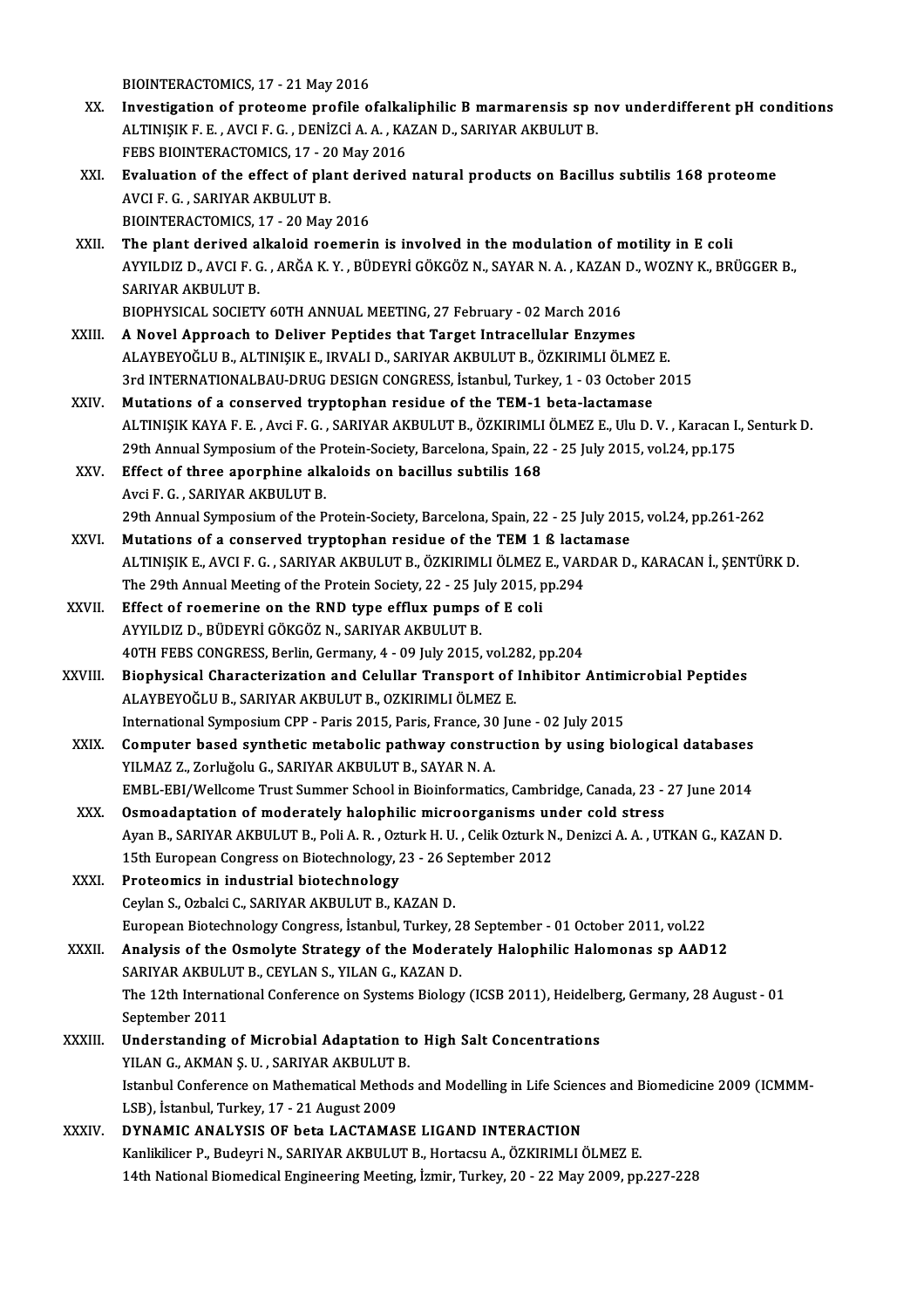#### Supported Projects

Supported Projects<br>Sariyar Akbulut B., Sayar N. A. , Özbek Sarica P., TÜBİTAK International Multi-Cooperation Project, Replacing food-<br>sampating foodstacks uith Mathanal, CO2 and Mathulaming for a Sustainable Biossenemu, 2 cupper countrygoces<br>Sariyar Akbulut B., Sayar N. A. , Özbek Sarica P., TÜBİTAK International Multi-Cooperation Project, Replac<br>Competing feedstocks with Methanol, CO2 and Methylamine for a Sustainable Bioeconomy, 2021 - 20 Sariyar Akbulut B., Sayar N. A. , Özbek Sarica P., TÜBİTAK International Multi-Cooperation Project, Replacing food-<br>competing feedstocks with Methanol, CO2 and Methylamine for a Sustainable Bioeconomy, 2021 - 2024<br>Sariyar competing feedstocks with Methanol, CO2 and Methylamine for a Sustainable Bioeconomy, 2021 - 2024<br>Sariyar Akbulut B., Sayar N. A. , Özbek Sarica P., Kazan D., TÜBİTAK International Bilateral Joint Cooperation Pr<br>Project, R Sariyar Akbulut B., Sayar N. A. , Özbek Sarica P., Kazan D., TÜBİ'<br>Project, Rational design of Corynebacterium glutamicum for a m<br>bioprocess development for L-DOPA production, 2021 - 2024<br>Sarvan Alshulut B., Özbek Sarva B. Project, Rational design of Corynebacterium glutamicum for a microbial cell factory to synthesize L-DOPA and<br>bioprocess development for L-DOPA production, 2021 - 2024<br>Sarıyar Akbulut B., Özbek Sarıca P., Avci F. G. , Keski

bioprocess development for L-DOPA production, 2021 - 2024<br>Sarıyar Akbulut B., Özbek Sarıca P., Avci F. G. , Keskin Özkaya Z. Ö. , TUBI<br>the inhibition dynamics of the type 4 pili protein complex, 2020 - 2023<br>Özbek Sarıca B. Sarıyar Akbulut B., Özbek Sarıca P., Avci F. G. , Keskin Özkaya Z. Ö. , TUBITAK Project, Inhibition and characterization of<br>the inhibition dynamics of the type 4 pili protein complex, 2020 - 2023<br>Özbek Sarıca P., Sarıyar A the inhibition dynamics of the type 4 pili protein complex, 2020 - 2023<br>Özbek Sarıca P., Sarıyar Akbulut B., Project Supported by Other Official Institutions, Peptidlerle ilişkili bağışıklık sistemi

proteinlerinin çalışma mekanizmalarının aydınlatılması, 2020 - 2022

Sarıyar Akbulut B., TUBITAK Project, Determination of the hidden pockets in beta-lactamase for allosteric regulation<br>using correlated amino acids , 2019 - 2020 Sarıyar Akbulut B., TUBITAK Project, Determination of the hidden pockets in beta-lactamase for allosteric regulation<br>using correlated amino acids , 2019 - 2020<br>Sarıyar Akbulut B., Project Supported by Higher Education Inst

using correlated amino acids , 2019 - 2020<br>Sarıyar Akbulut B., Project Supported by Higher Education<br>pumps inhibitors for Staphylococcus aureus, 2018 - 2020<br>Karan D. Sariyar Akbulut B. Binar O. TUBITAK Project. Bi Sarıyar Akbulut B., Project Supported by Higher Education Institutions, Evaluation of thymol and carvacrol as e<br>pumps inhibitors for Staphylococcus aureus, 2018 - 2020<br>Kazan D., Sariyar Akbulut B., Pinar O., TUBITAK Projec

pumps inhibitors for Staphylococcus aureus, 2018 - 2020<br>Kazan D., Sariyar Akbulut B., Pinar O., TUBITAK Project, Biosimilar Ranibizumab: Its domestic development and<br>production, 2016 - 2020 Kazan D., Sariyar Akbulut B., Pinar O., TUBITAK Project, Biosimilar Ranibizumab: Its domestic development and<br>production, 2016 - 2020<br>Sarıyar Akbulut B., Özbek Sarıca P., Avci F. G. , Project Supported by Higher Education

production, 2016 - 2020<br>Sarıyar Akbulut B., Özbek Sarıca P., Avci F. G. , Project Supported by Higher Education Institutions, Evaluation of the<br>alkaloids of the aporphine family as inhibitors of different efflux pumps usin Sarıyar Akbulut B., Özbek Sarıca P., Avci F. G. , Project Supported by Higher Education Institutions, Evaluation of the<br>alkaloids of the aporphine family as inhibitors of different efflux pumps using in vitro and in silico alkaloids of the aporphine family as<br>Sarıyar Akbulut B., Sayar N. A. , TUBI<br>engineering approach, 2017 - 2018<br>Saruyar Akbulut B. Örlanmlı Ölmer E Sarıyar Akbulut B., Sayar N. A. , TUBITAK Project, L-DOPA production in Corynebacterium glutamicum using a metabolic<br>engineering approach, 2017 - 2018<br>Sarıyar Akbulut B., Özkırımlı Ölmez E., TUBITAK Project, Biophysical ch

engineering approach, 2017 - 2018<br>Sarıyar Akbulut B., Özkırımlı Ölmez E., TUBITAK Project, Biophysical<br>celullar transport of inhibitor/antimicrobial peptides, 2014 - 2017<br>Sarurar Akbulut B. Savar N. A., Project Supported b Sarıyar Akbulut B., Özkırımlı Ölmez E., TUBITAK Project, Biophysical characterization of the intracellular localization<br>celullar transport of inhibitor/antimicrobial peptides, 2014 - 2017<br>Sarıyar Akbulut B., Sayar N. A. ,

celullar transport of inhibitor/antimicrobial peptides, 2014 - 2017<br>Sarıyar Akbulut B., Sayar N. A. , Project Supported by Higher Education Institutions, Determination of intracellular<br>targets of different alkaloids with a Sarıyar Akbulut B., Sayar N.<br>targets of different alkaloid<br>technologies , 2014 - 2017<br>Saruar Altbulut B. Kazar D. targets of different alkaloids with antimicrobial properties by real-time polymerase chain reaction and microarray<br>technologies , 2014 - 2017<br>Sarıyar Akbulut B., Kazan D., Sayar N. A. , TÜBİTAK International Bilateral Join

technologies , 2014 - 2017<br>Sarıyar Akbulut B., Kazan D., Sayar N. A. , TÜBİTAK International Bilateral Joint Cooperation Program Project, Systems<br>Biology Approach for Integrative OMICs Data Analysis to Investigate the Acti Sarıyar Akbulut B., Kazan D., Sayar N. A. , TÜBİTAK International Bilateral Joint Cooperation Program Project, Systems<br>Biology Approach for Integrative OMICs Data Analysis to Investigate the Action of Antimicrobial Agents Biology Approach for Inte<br>Sarıyar Akbulut B., TUBITA<br>and binding, 2013 - 2014<br>Sarurar Akbulut B., Kazan Sarıyar Akbulut B., TUBITAK Project, Investigation of the effect of the allosteric site of β-lactamase for ligand recog<br>and binding, 2013 - 2014<br>Sarıyar Akbulut B., Kazan D., TUBITAK Project, Extremophiles as a source of and binding, 2013 - 2014<br>Sarıyar Akbulut B., Kazan D., TUBITAK Project, Extremophiles as a source of natural products for biotechnological

Sarıyar Akbulut B., Kazan D., TUBITAK Project, Extremophiles as a source of natural products for biotechnological<br>applications: Investigation of their osmoregulation strategies using Engineering Principles, 2010 - 2012<br>Sar

applications: Investigation of their osmoregulation strategies using Engineering Principles, 2010 - 2012<br>Sarıyar Akbulut B., Özkırımlı Ölmez E., TUBITAK Project, Investigation of the cell-uptake and in-vivo inhit<br>inhibitor Sarıyar Akbulut B., Özkırımlı Ölmez E., TUBITAK Project, Investigation of the cell-uptake and in-vivo inhibition potential of<br>inhibitory peptides using computational and experimental methods, 2009 - 2012<br>Sarıyar Akbulut B.

inhibitory pe<br>Sarıyar Akbu<br>2008 - 2012<br>Sarurar Akbu Sarıyar Akbulut B., Mandacı S., Pinar O., Kazan D., TUBITAK Project, Production of Industrial Enzymes For Feed Indus<br>2008 - 2012<br>Sarıyar Akbulut B., TUBITAK Project, The analysis of metabolic capabilities under stress cond 2008 - 2012<br>Sarıyar Akbulut B., TUBITAK Project, The analysis of metabolic capabilities under stress conditions using biosystems

engineering principles, 2009 - 2011

Sarıyar Akbulut B., Özkırımlı Ölmez E., TUBITAK Project, Peptide based inhibitor design against beta-lactamase, 2009 -<br>2010 Sarıyar Akbulut B., Özkırımlı Ölmez E., TUBITAK Project, Peptide based inhibitor design against beta-lactamase, 2009 -<br>2010<br>Sarıyar Akbulut B., Project Supported by Higher Education Institutions, Investigation of thermosta

2010<br>Sarıyar Akbulut B., Project Supported by Higher Education Institutions, Investigatio<br>export from the the cells using the bacterial Sec and Tat mechanisms, 2005 - 2007<br>Server Althulut B. Karan D., TUBITAK Project, Inve Sarıyar Akbulut B., Project Supported by Higher Education Institutions, Investigation of thermostable glucose isomerase<br>export from the the cells using the bacterial Sec and Tat mechanisms, 2005 - 2007<br>Sarıyar Akbulut B.,

export from the the cells using the bacterial Sec and Tat mechanisms, 2005 - 2007<br>Sarıyar Akbulut B., Kazan D., TUBITAK Project, Investigation of halophilic and extremely halophilic archaea isolated from<br>salty environments

#### **Tasks In Event Organizations**

Tasks In Event Organizations<br>Sarıyar Akbulut B., FROM NETWORKS TO TARGETS Workshop on OMIC technologies and their applications, Workshop<br>Organization, Turkey, Hagiran 2017 Pression of Summatrion<br>Sariyar Akbulut B., FROM NETWOR<br>Organization, Turkey, Haziran 2017